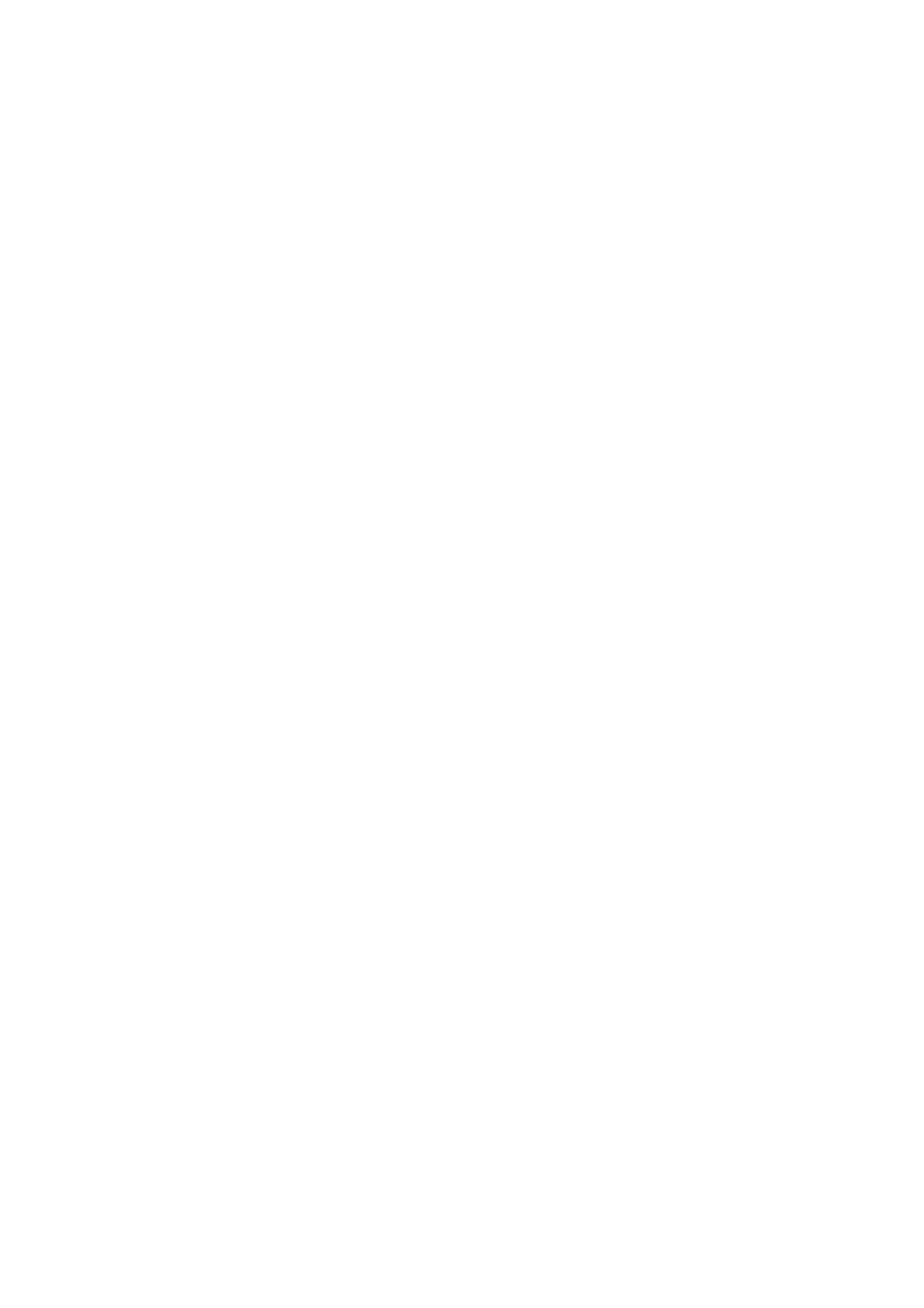*I certify that this PUBLIC BILL, which originated in the LEGISLATIVE ASSEMBLY, has finally passed the LEGISLATIVE COUNCIL and the LEGISLATIVE ASSEMBLY of NEW SOUTH WALES.*

> *Clerk of the Legislative Assembly. Legislative Assembly, Sydney, , 2003*



New South Wales

# **Workers Compensation Amendment (Insurance Reform) Bill 2003**

Act No , 2003

An Act to amend the *Workers Compensation Act 1987* to reform the legislative framework for workers compensation insurance; to make miscellaneous and consequential amendments to that Act, the *Workplace Injury Management and Workers Compensation Act 1998* and certain other Acts; and for other purposes.

*I have examined this Bill, and find it to correspond in all respects with the Bill as finally passed by both Houses.*

*Chairman of Committees of the Legislative Assembly.*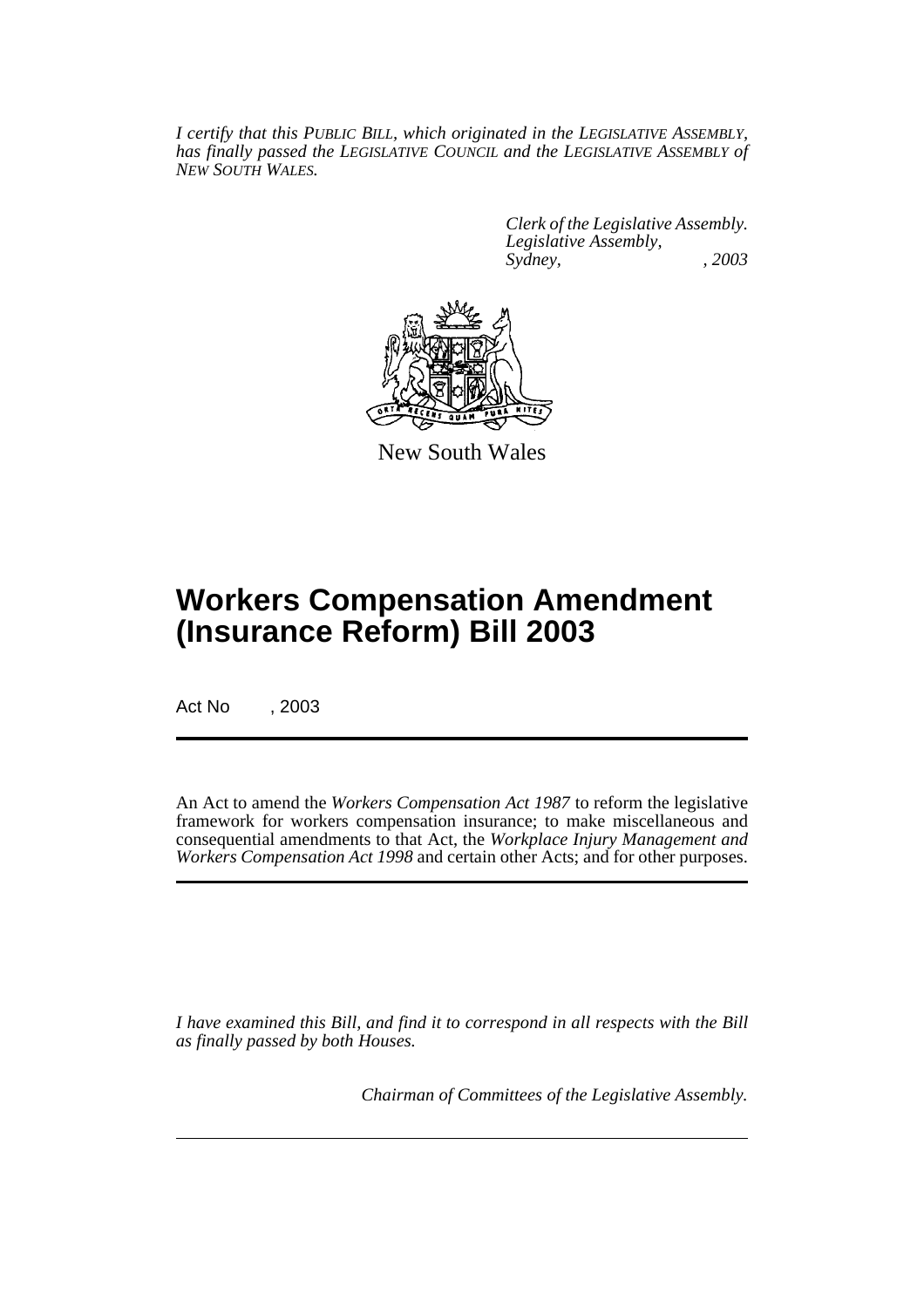#### **The Legislature of New South Wales enacts:**

## **1 Name of Act**

This Act is the *Workers Compensation Amendment (Insurance Reform) Act 2003*.

## **2 Commencement**

- (1) This Act commences on a day or days to be appointed by proclamation.
- (2) A proclamation under this section may appoint a particular time on a day as the time for commencement on that day.

#### **3 Amendment of Workers Compensation Act 1987 No 70**

The *Workers Compensation Act 1987* is amended as set out in Schedules 1 and 2.

#### **4 Amendment of other Acts**

Each Act specified in Schedule 3 is amended as set out in that Schedule.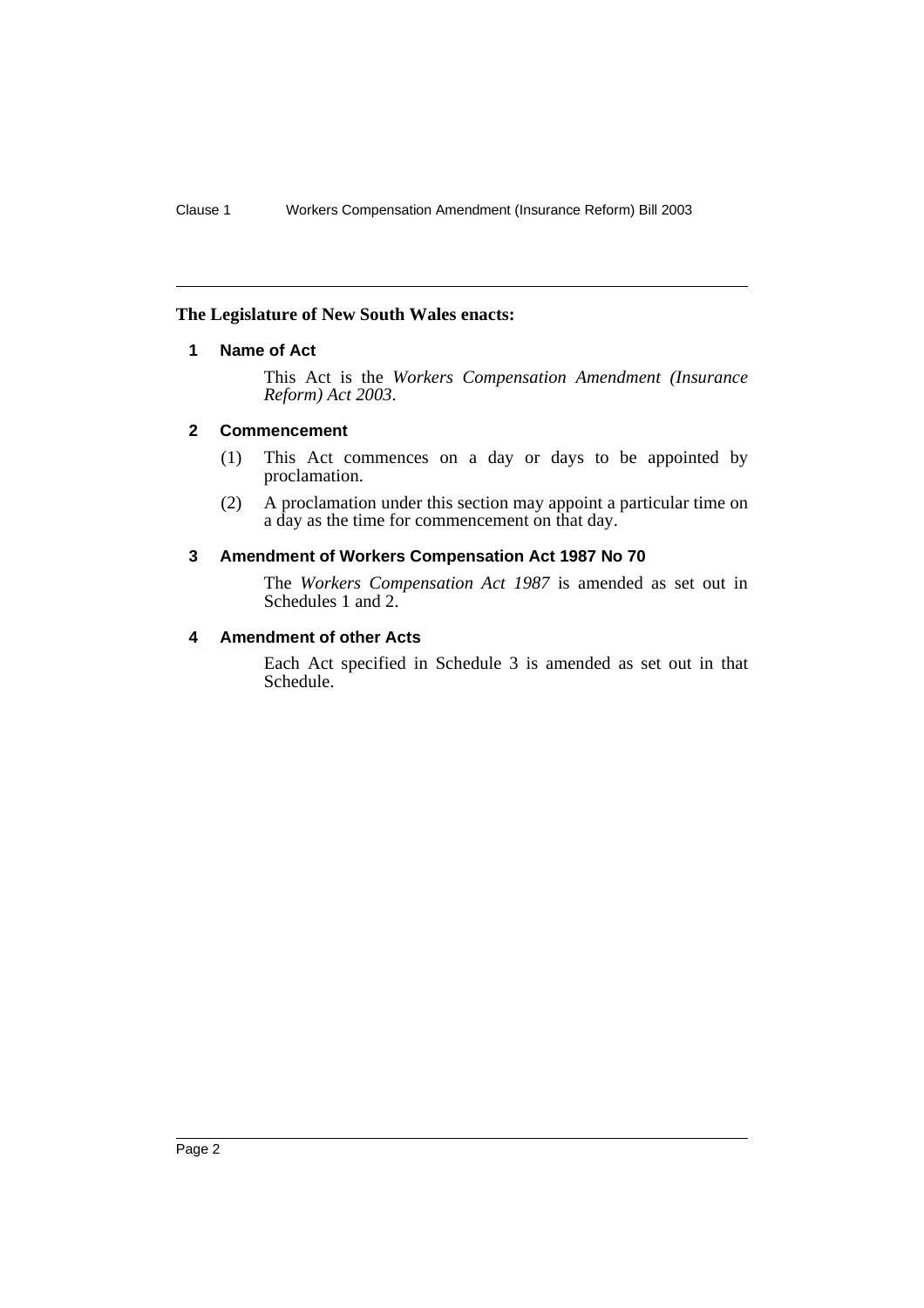Principal amendments to Workers Compensation Act 1987 relating to insurance

Schedule 1

# **Schedule 1 Principal amendments to Workers Compensation Act 1987 relating to insurance**

(Section 3)

## **[1] Section 3 Definitions**

Insert in alphabetical order in section 3 (1):

*agency arrangement* means the contract or other arrangement by which a scheme agent is appointed.

*Insurance Fund* means the Workers Compensation Insurance Fund established under section 154D.

*Nominal Insurer* means the Workers Compensation Nominal Insurer referred to in section 154A.

*scheme agent* means a person appointed under section 154G to act as agent for the Nominal Insurer in connection with the exercise of any of the functions of the Nominal Insurer.

## **[2] Part 7, Division 1A**

Insert before Division 1:

## **Division 1A Provisions relating to Nominal Insurer, Insurance Fund and scheme agents**

## **Subdivision 1 Nominal Insurer**

## **154A Establishment of Nominal Insurer**

- (1) There is established by this Act a Workers Compensation Nominal Insurer.
- (2) The Nominal Insurer:
	- (a) is a legal entity, and
	- (b) may take proceedings and be proceeded against in the name of the Workers Compensation Nominal Insurer, and
	- (c) may, for the purpose of enabling it to exercise its functions, purchase, exchange, take on lease, hold, dispose of and otherwise deal with property, and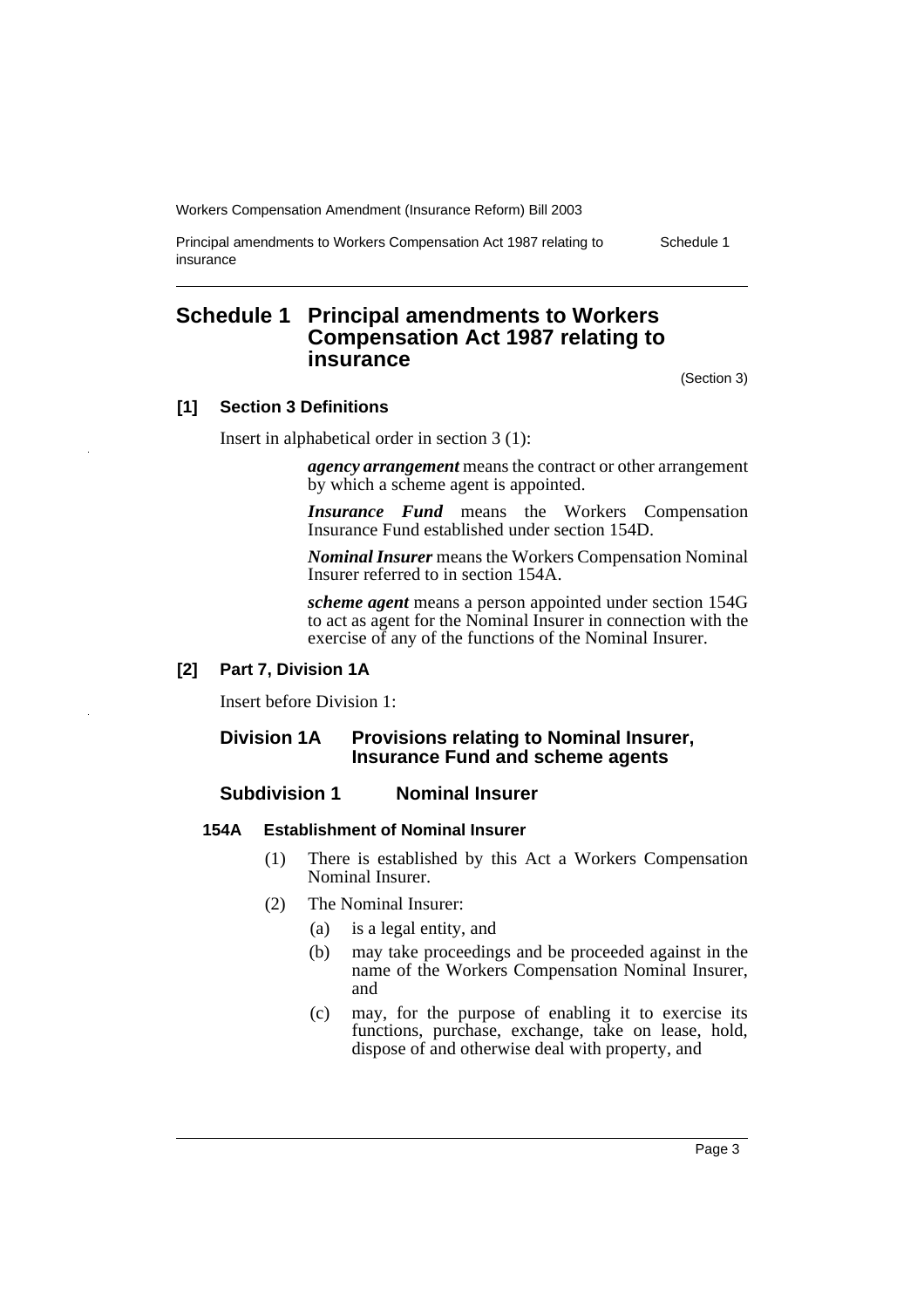Schedule 1 Principal amendments to Workers Compensation Act 1987 relating to insurance

- (d) may do and suffer all other things that persons may, by law, do and suffer and that are necessary for, or incidental to, the exercise of its functions.
- (3) The Nominal Insurer is not and does not represent the State or any authority of the State.

#### **154B Functions of Nominal Insurer**

- (1) The Nominal Insurer is taken to be a licensed insurer as if it were the holder of a licence in force under Division 3 of Part 7 and as if that licence were not subject to any conditions.
- (2) The Nominal Insurer has such functions as may be necessary or convenient for enabling the Nominal Insurer to function and operate to the fullest extent as a licensed insurer.
- (3) Without limiting subsection (2), the Nominal Insurer may issue directions to any employer with respect to the insurance arrangements of the employer.
- (4) The Nominal Insurer has such other functions as may be conferred or imposed on the Nominal Insurer by or under this or any other Act or law or by the regulations.
- (5) The liabilities of the Nominal Insurer as insurer under a policy of insurance can only be satisfied from the Insurance Fund and are not liabilities of the State, the Authority or any authority of the State.

## **154C Authority to act for Nominal Insurer**

- (1) The Authority acts for the Nominal Insurer and anything done or omitted to be done by the Authority on behalf of or in the name of the Nominal Insurer is taken to have been done or omitted by the Nominal Insurer.
- (2) In acting for the Nominal Insurer, the Authority has and may exercise all the functions of the Authority under this Act, the 1998 Act or any other Act or law.
- (3) A liability incurred by the Authority when acting for the Nominal Insurer is a liability of the Nominal Insurer and not a liability of the Authority or the State.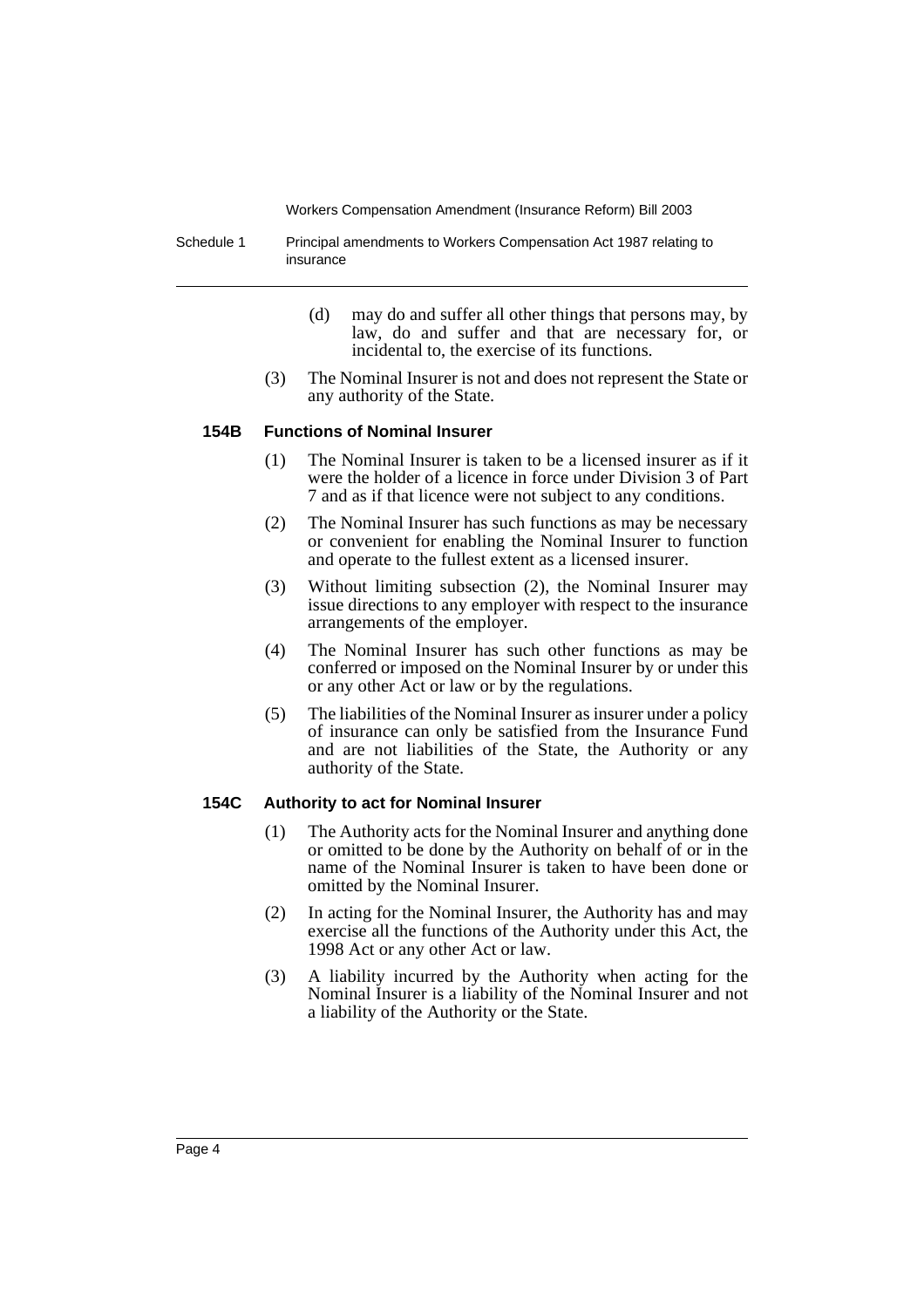Principal amendments to Workers Compensation Act 1987 relating to insurance Schedule 1

> (4) To remove doubt, it is declared that the provisions of Division 2A of Part 3 of the *Public Finance and Audit Act 1983* extend to authorise a performance audit by the Auditor-General under that Division in respect of any activities of the Authority when acting for the Nominal Insurer.

## **Subdivision 2 Insurance Fund**

## **154D Establishment and operation of Insurance Fund**

- (1) There is established a fund to be known as the "Workers Compensation Insurance Fund".
- (2) The assets of the Insurance Fund are subject to a statutory trust to be held on trust for the purposes to which assets of the Insurance Fund are authorised or required to be applied by or under this Act and for the benefit of workers and employers as provided by this Act.
- (3) The Nominal Insurer is responsible for managing the operation of the Insurance Fund, including the investment of the assets of the Insurance Fund. The assets of the Insurance Fund may be invested in such manner as the Nominal Insurer thinks fit.
- (4) Employers are entitled to participate in the distribution of any surplus in the Insurance Fund, and are responsible for meeting any deficit in the Insurance Fund, by means of the fixing of premiums, levies and contributions as provided by this Act.
- (5) The assets of the Insurance Fund cannot be applied for the purpose of enabling any payment as a dividend to the credit of the Consolidated Fund, whether by virtue of a direction of the Minister under this Act or the 1998 Act or pursuant to a requirement under section 59B of the *Public Finance and Audit Act 1983*, or otherwise.
- (6) For the purposes of this Act and any other Act or law, each of the State, the Nominal Insurer, the Authority and any authority of the State:
	- (a) has no beneficial interest in or entitlement to the assets of the Insurance Fund, and
	- (b) has no liability to meet any deficit in the Insurance Fund and no entitlement to any surplus in the Insurance Fund, and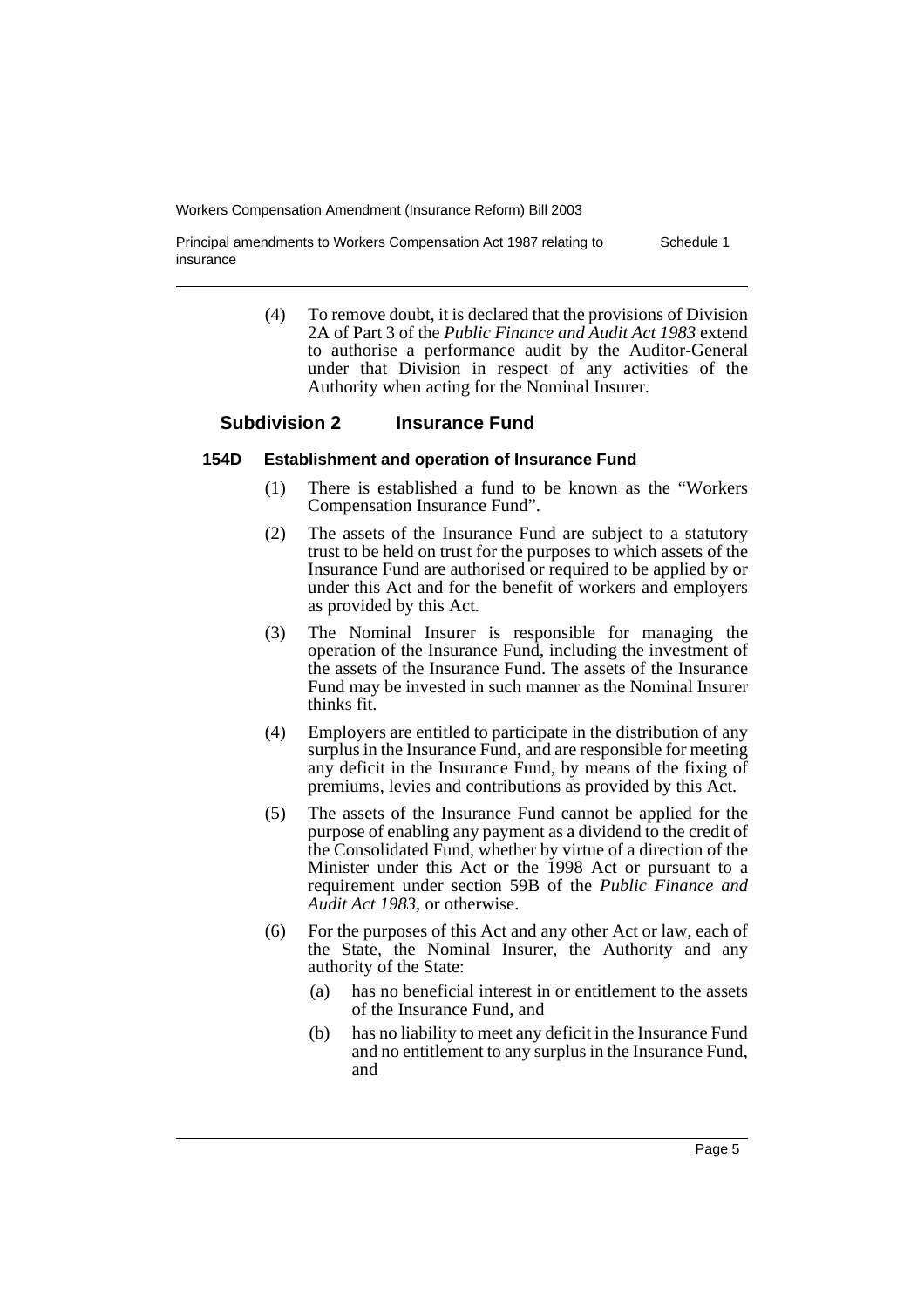Schedule 1 Principal amendments to Workers Compensation Act 1987 relating to insurance

- (c) is not trustee of the Insurance Fund.
- (7) The regulations may make provision for or with respect to the manner in which the financial statements of, or relating to, the Insurance Fund are to be prepared.

## **154E Assets of Insurance Fund**

- (1) The following amounts are to be paid to, and become the assets of, the Insurance Fund:
	- (a) premiums received by the Nominal Insurer for policies of insurance issued under this Act,
	- (b) other amounts paid to the Nominal Insurer in connection with any such policy of insurance, including:
		- (i) any amount paid by the Authority under section 175, and
		- (ii) any late payment fee paid by an employer for the late payment of a premium, and
		- (iii) any amount repaid by an employer pursuant to section 160, and
		- (iv) any money recovered under section 151Z (or under section 64 of the former Act), and
		- (v) any money recovered under a re-insurance contract or arrangement,
	- (c) income (including realised and unrealised capital gains) arising from the investment of the assets of the Insurance Fund,
	- (d) any other money authorised to be paid into the Insurance Fund by or under this Act or the regulations.
- (2) The assets of the Insurance Fund may be applied for the following purposes only:
	- (a) meeting claims under policies of insurance issued (or taken to have been issued) by the Nominal Insurer,
	- (b) the payment of direct expenses associated with any such claims (not being expenses of a class excluded by the regulations from this paragraph),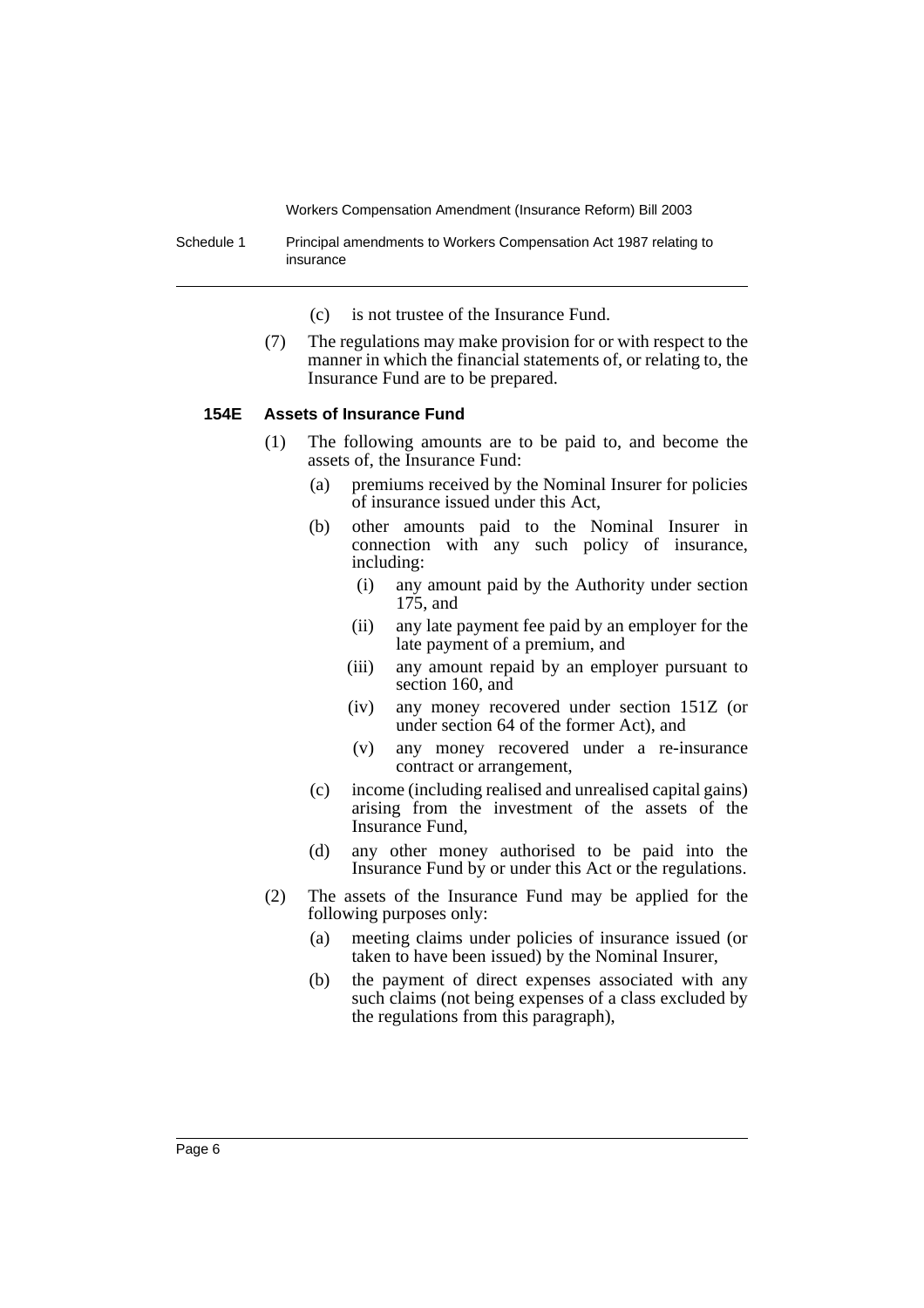Schedule 1

- Principal amendments to Workers Compensation Act 1987 relating to insurance
	- (c) the payment to the Authority or to persons employed by or acting for the Authority of management expenses relating to the Insurance Fund (not exceeding such amount as the Minister may from time to time determine),
	- (d) the provision of rebates or refunds (including interest) to employers by the Nominal Insurer for overpayment of premiums for policies of insurance issued (or taken to have been issued) by the Nominal Insurer or for any other reason that the Nominal Insurer considers appropriate,
	- (e) the payments required for any contract or arrangement for re-insurance in respect of liabilities under policies of insurance issued (or taken to have been issued) by the Nominal Insurer,
	- (f) meeting the costs of any actuarial investigation of the Insurance Fund,
	- (g) meeting the costs of any management, consultancy or auditing fees incurred in connection with the exercise of the functions of the Nominal Insurer,
	- (h) the payment by the Nominal Insurer of contributions under this Act to the Guarantee Fund, the WorkCover Authority Fund or the Terrorism Re-insurance Fund as referred to in section 239AE,
	- (i) the payments authorised or required to be made by the Nominal Insurer to scheme agents under their agency arrangements,
	- (j) exercising any other functions of the Nominal Insurer,
	- (k) making any other payment authorised by or under this Act or the regulations.

## **154F Auditing of Insurance Fund**

- (1) The Auditor-General is to inspect and audit the accounts and records of financial transactions of or relating to the Insurance Fund at least once during each financial year.
- (2) The Auditor-General is to report to the Minister as to the result of any such inspection and audit and as to such irregularities or other matters as in the judgment of the Auditor-General call for special notice.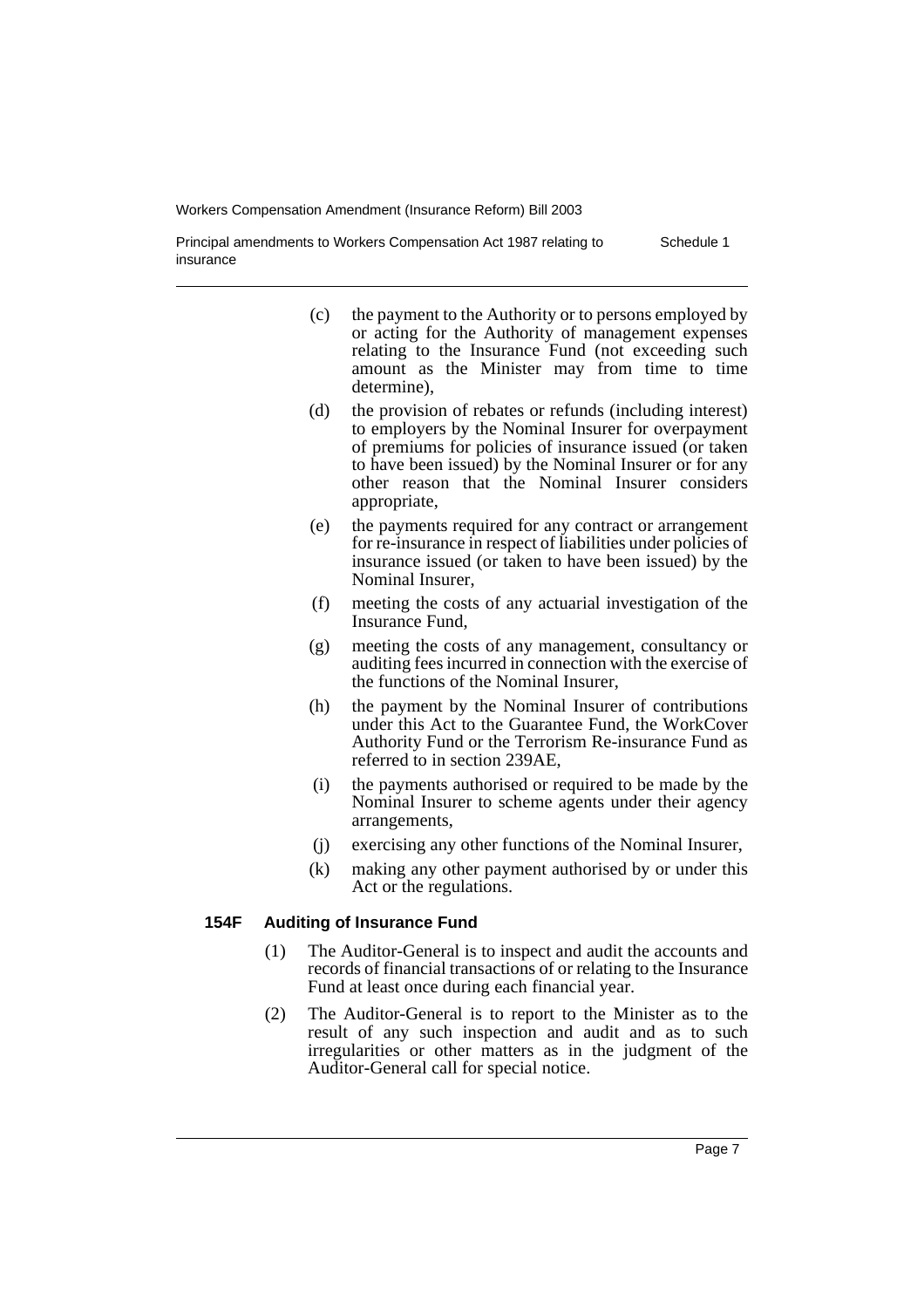Schedule 1 Principal amendments to Workers Compensation Act 1987 relating to insurance

- (3) The Auditor-General is to include a reference to any audit conducted under this section in the report referred to in section 52 (1) of the *Public Finance and Audit Act 1983* or in any special report that the Auditor-General may at any time think fit to make under section 52 (3) of that Act.
- (4) The Nominal Insurer must pay to the Auditor-General out of the Insurance Fund such amounts, at such times, as the Minister decides towards defraying the costs and expenses of any inspection and audit under this section.

**Note.** The Auditor-General has powers under section 36 of the Public Finance and Audit Act 1983 in respect of an inspection and audit under this section.

## **Subdivision 3 Scheme agents**

## **154G Agents of Nominal Insurer**

- (1) The Nominal Insurer may enter into arrangements (*agency arrangements*) by contract or otherwise for the appointment of persons to act as agent (*a scheme agent*) for the Nominal Insurer in connection with the exercise of any functions of the Nominal Insurer.
- (2) A scheme agent is, in the exercise of functions under an agency arrangement, subject to the direction and control of the Nominal Insurer as provided by the terms of the agency arrangement.
- (3) A person incurs no personal liability for or in connection with a liability incurred by the person as agent for the Nominal Insurer in the exercise of functions in good faith with due care and skill and within the scope of the agent's actual authority to act.
- (4) This section does not limit the power of the Authority to act for the Nominal Insurer.

## **154H Authority's functions not limited by agency arrangement**

Nothing in an agency arrangement limits or otherwise affects the exercise by the Authority of any function of the Authority with respect to licensed insurers or scheme agents.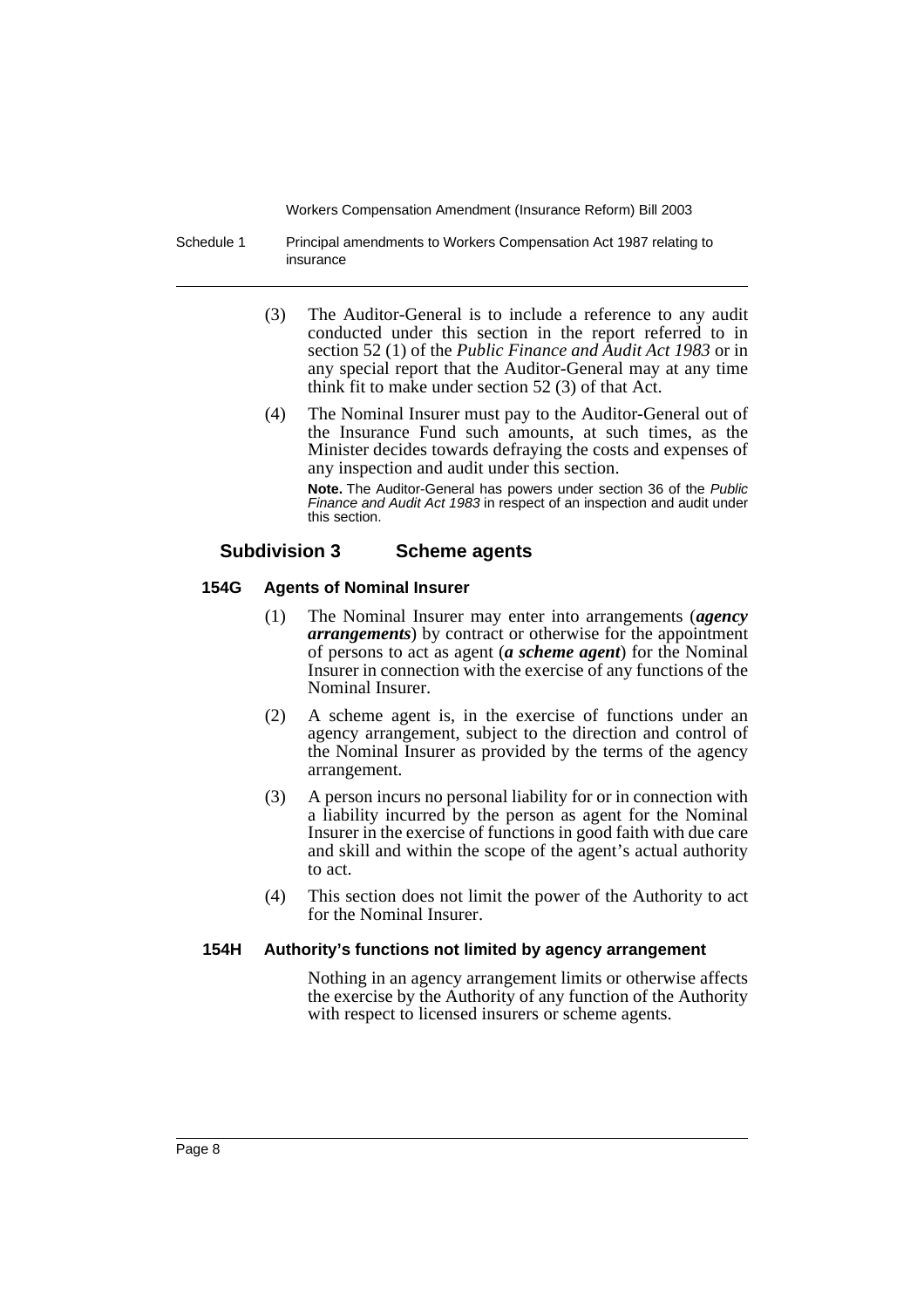Principal amendments to Workers Compensation Act 1987 relating to insurance Schedule 1

#### **154I Authority's functions extended to scheme agents**

Subject to this Act, any function conferred on the Authority with respect to licensed insurers (or insurers generally) by or under a provision of this Act, the 1998 Act or the regulations under either Act may be exercised in relation to scheme agents, and for that purpose:

- (a) a reference to a licensed insurer or insurer in a provision conferring such a function is to be read as including a reference to a scheme agent, and
- (b) a reference to the conditions of a licence of a licensed insurer is to be read as including a reference to the conditions of a scheme agent's agency arrangement with the Nominal Insurer.

#### **154J Refusal of insurance by scheme agents**

(1) A scheme agent who is authorised to issue policies of insurance on behalf of the Nominal Insurer must not refuse to issue a policy of insurance to any employer or to renew a policy of insurance issued to an employer, except with the consent of the Nominal Insurer or as required or permitted by an express provision of the agency arrangement.

Maximum penalty: 1,000 penalty units.

(2) The WorkCover Guidelines under the 1998 Act may provide for the circumstances in which the consent of the Nominal Insurer as referred to in subsection (1) may be given.

#### **154K Ownership of records**

- (1) Subject to the regulations, all records and other documents made and kept, or received and kept, by a scheme agent in the exercise of functions on behalf of the Nominal Insurer are the property of the Nominal Insurer.
- (2) The Nominal Insurer may give directions to a scheme agent with respect to possession, custody and control of, and the granting of access to, those records and other documents.
- (3) A scheme agent must comply with any such directions given by the Nominal Insurer to the scheme agent.

Maximum penalty: 1,000 penalty units.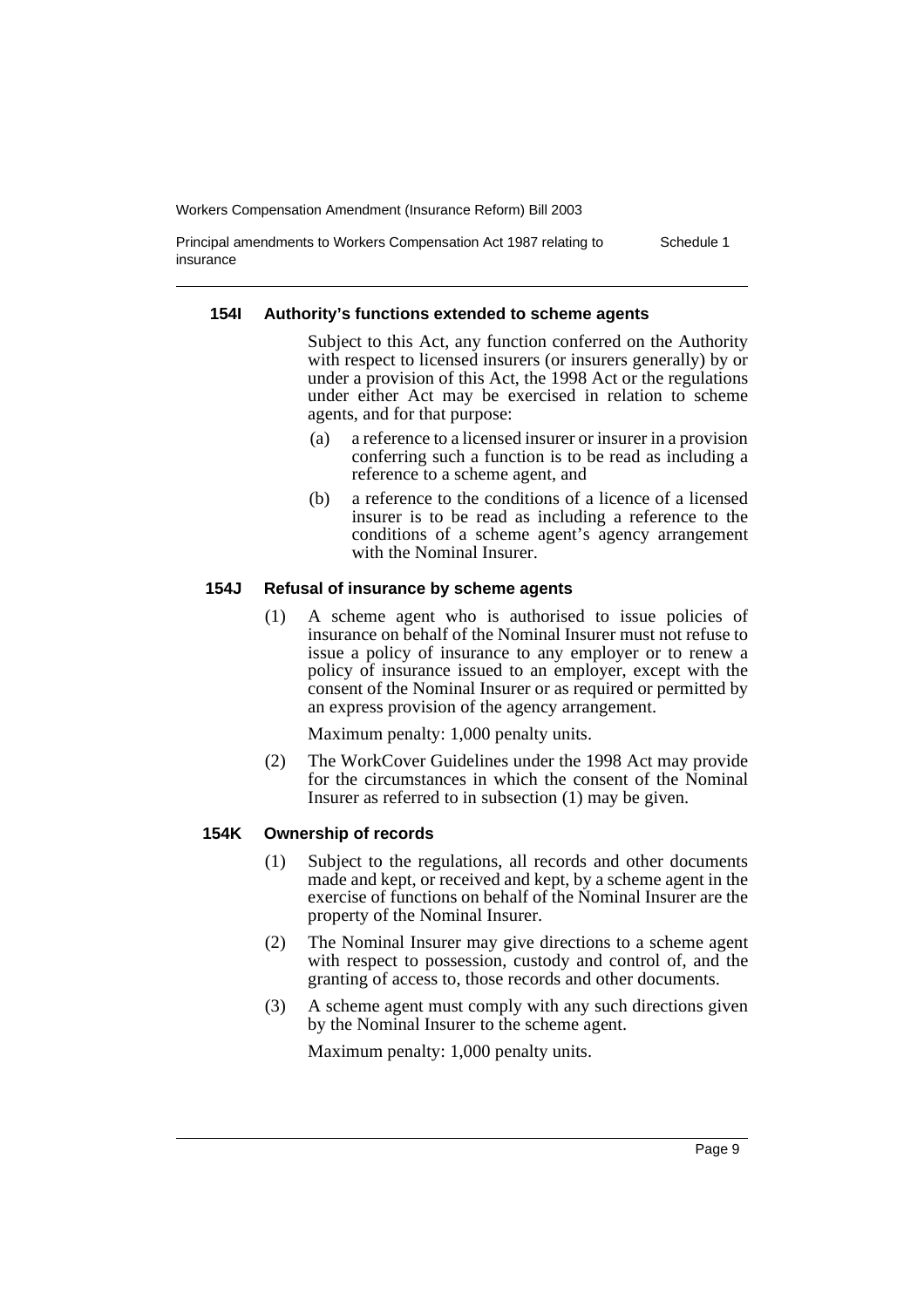- Schedule 1 Principal amendments to Workers Compensation Act 1987 relating to insurance
	- (4) A reference in this section to a scheme agent includes a reference to a person who was formerly (but is no longer) a scheme agent.

#### **154L Remuneration of scheme agents**

- (1) A scheme agent is entitled to payment by the Nominal Insurer of remuneration (whether as fees, commission or otherwise) as provided by or under the relevant agency arrangement.
- (2) The remuneration of scheme agents is payable by the Nominal Insurer out of the Insurance Fund.

#### **154M Certain provisions extended to scheme agents**

- (1) A reference in section 163, 164 or 169 to a licensed insurer or insurer includes, in the application of the section to any matter concerning the Nominal Insurer, a reference to a scheme agent acting on behalf of the Nominal Insurer in connection with that matter.
- (2) Except as may otherwise be provided by the regulations, a reference in any of the following provisions of the 1998 Act to a licensed insurer or insurer includes, in the application of the provision to any matter concerning the Nominal Insurer, a reference to a scheme agent acting on behalf of the Nominal Insurer in connection with that matter:

Sections 43, 45, 47, 50, 52, 56–59, 65, 66, 69, 71–75, 76, 107, 108, 113, 117, 118, 126, 136, 141, 232, 235A, 235B, 238, 260, 261, 264, 266–272, 274–276, 279, 280, 281, 282, 284, 287, 291, 295, 301, 308, 330, 337, 345 and 356.

## **154N Regulations**

- (1) The regulations may make provision for or with respect to the following:
	- (a) requiring the making and keeping of records by scheme agents and the giving of access to those records by scheme agents,
	- (b) the obligations of scheme agents with respect to confidentiality and disclosure of information (including personal information),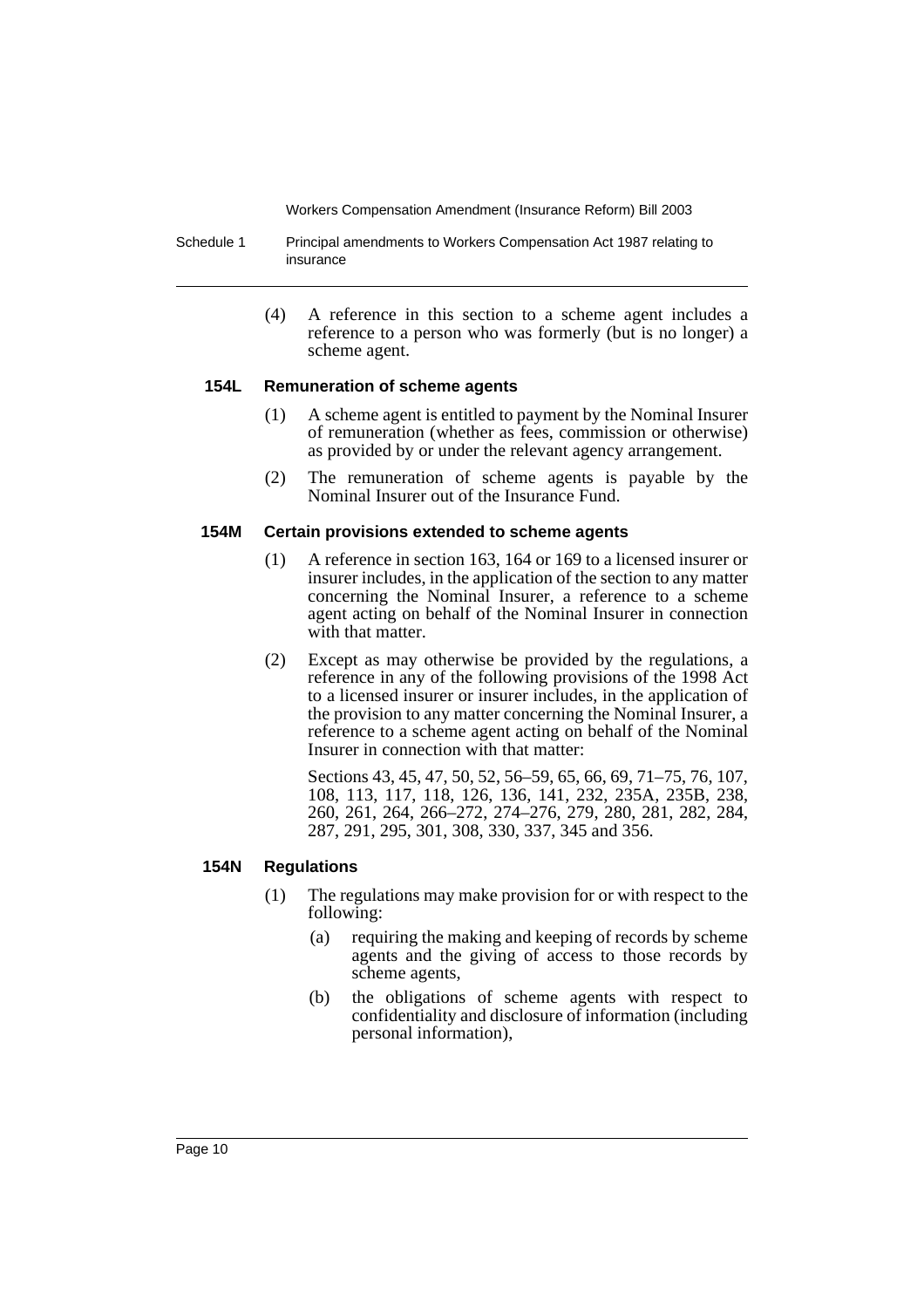Principal amendments to Workers Compensation Act 1987 relating to insurance Schedule 1

- (c) the ownership, custody and control of records and other documents made and kept, or received and kept, by scheme agents.
- (2) The regulations may create offences, punishable by a penalty not exceeding 200 penalty units, for a contravention by a person of an obligation imposed on the person by or under an agency arrangement.
- (3) A reference in this section to a scheme agent includes a reference to a person who was formerly (but is no longer) a scheme agent.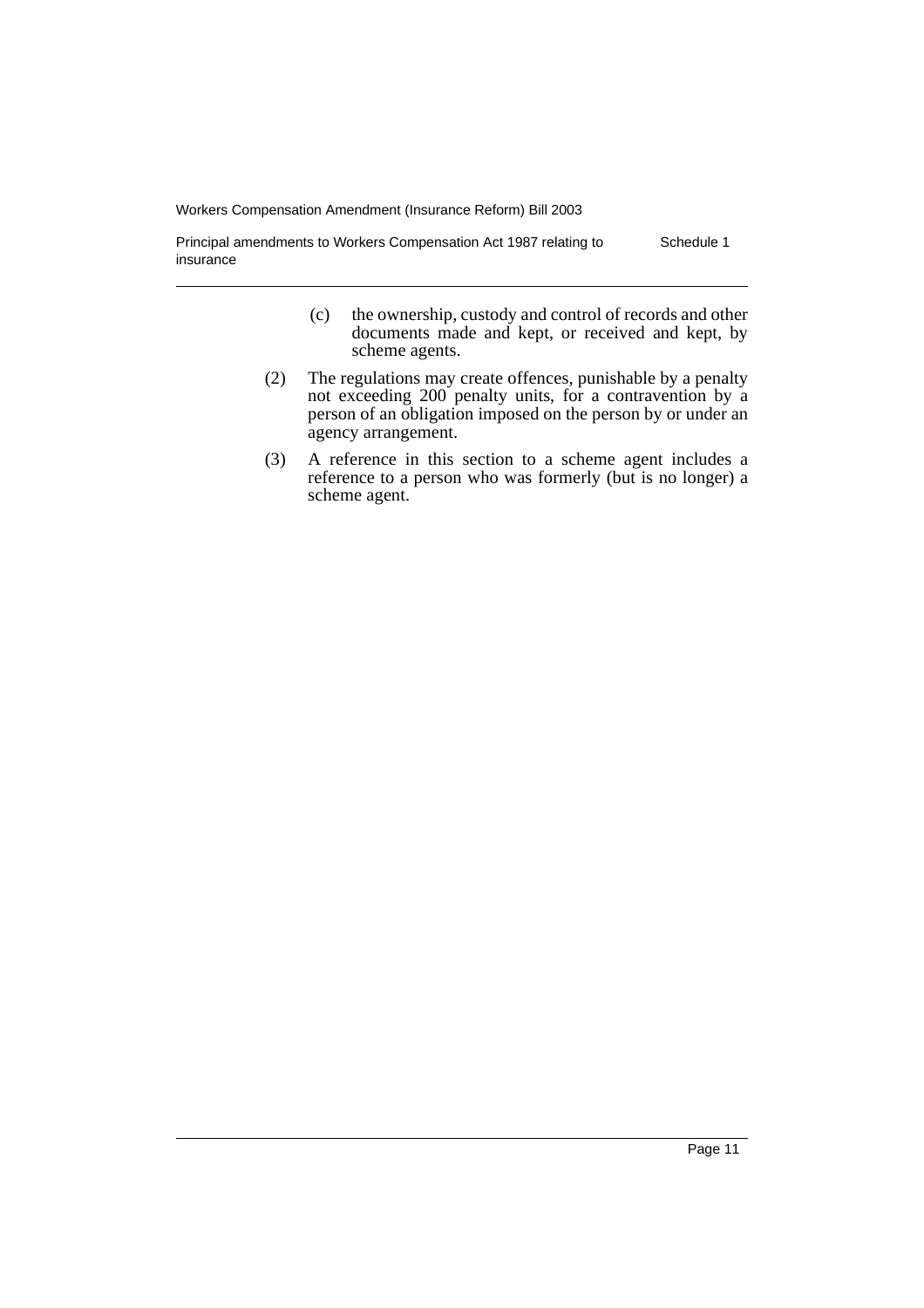Schedule 2 Miscellaneous and consequential amendments to Workers Compensation Act 1987

# **Schedule 2 Miscellaneous and consequential amendments to Workers Compensation Act 1987**

(Section 3)

#### **[1] Section 3 Definitions**

Omit the definitions of *actuarial investigation*, *Contribution Fund*, *Premiums Adjustment Fund*, *private insurance start time* and *statutory fund* from section 3 (1).

#### **[2] Section 7A Application of Act in respect of coal industry**

Omit section 7A (2) (c). Insert instead:

(c) Divisions 1A, 2–5, 6A and 7 of Part 7.

## **[3] Section 17 Loss of hearing—special provisions**

Omit section 17 (1) (f). Insert instead:

(f) where the Commission is satisfied that a contribution required to be made under paragraph (d) cannot be recovered by an employer referred to in paragraph (c), the Commission may direct the Nominal Insurer to pay to that employer out of the Insurance Fund such amount, not exceeding the amount of the contribution, as the Commission considers appropriate and the Nominal Insurer is to pay out that amount accordingly as if it were a payment made in respect of a claim under Division 6 of Part 4,

#### **[4] Section 22 Compensation to be apportioned where more than one injury**

Omit section 22 (2) (c). Insert instead:

(c) a liability in respect of a claim under Division 6 of Part 4, and

#### **[5] Section 22A Further provisions concerning apportionment of liability under section 22**

Omit "under the Uninsured Liability and Indemnity Scheme" from section 22A (7).

Insert instead "in respect of a claim under Division 6 of Part 4".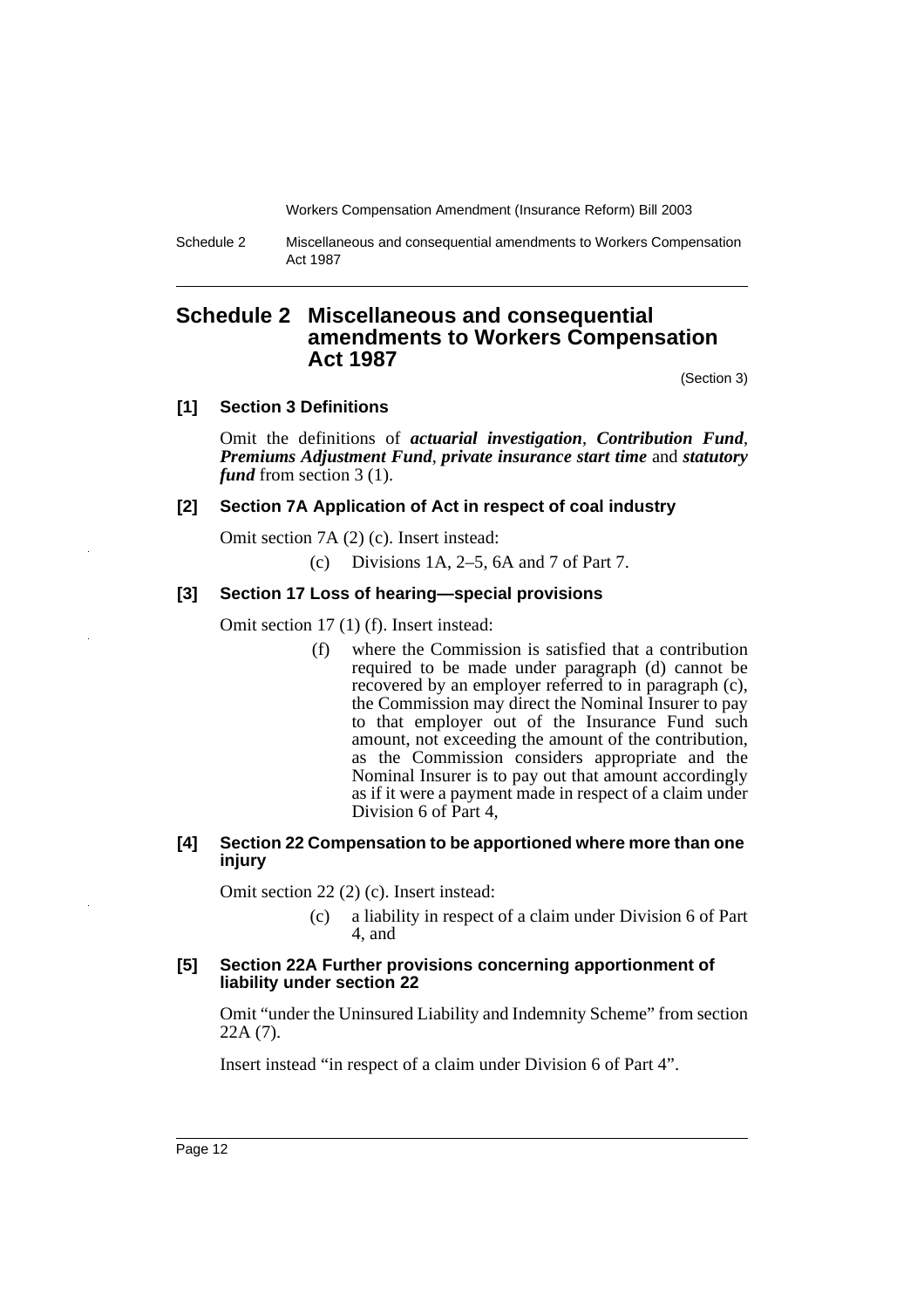Miscellaneous and consequential amendments to Workers Compensation Act 1987 Schedule 2

## **[6] Part 4, heading**

Omit "**Compensation—claims and proceedings**".

Insert instead "**Uninsured liabilities**".

## **[7] Part 4, Division 6, heading**

Omit "**Uninsured Liability and Indemnity Scheme**".

Insert instead "**Uninsured liabilities**".

#### **[8] Section 138 Definitions**

Omit the definition of *Scheme*.

## **[9] Sections 139, 141A, 143, 144 and 144A**

Omit the sections.

## **[10] Section 140 Persons eligible to make claims**

Omit "under the Scheme may be made as provided by this section" from section 140 (1).

Insert instead "under this Division may be made against the Nominal Insurer".

#### **[11] Section 140 (2A)**

Omit "and payment cannot be made under the Scheme".

Insert instead "under this Division".

#### **[12] Sections 140 (3), 141 (1) and (4), 142, 145, 145A (2) and (3), 146 (2) and (6), 147 (3), 148 (1) (Application of other provisions of Act) and 148A (Nominal Insurer's right of subrogation)**

Omit "Authority" wherever occurring. Insert instead "Nominal Insurer".

## **[13] Section 140 (3)**

Omit "under subsection (2)". Insert instead "under this Division".

## **[14] Sections 140 (4) and (5) (a), 141 (1) and (2) (b) and 142 (1) and (3)**

Omit "the Scheme" wherever occurring. Insert instead "this Division".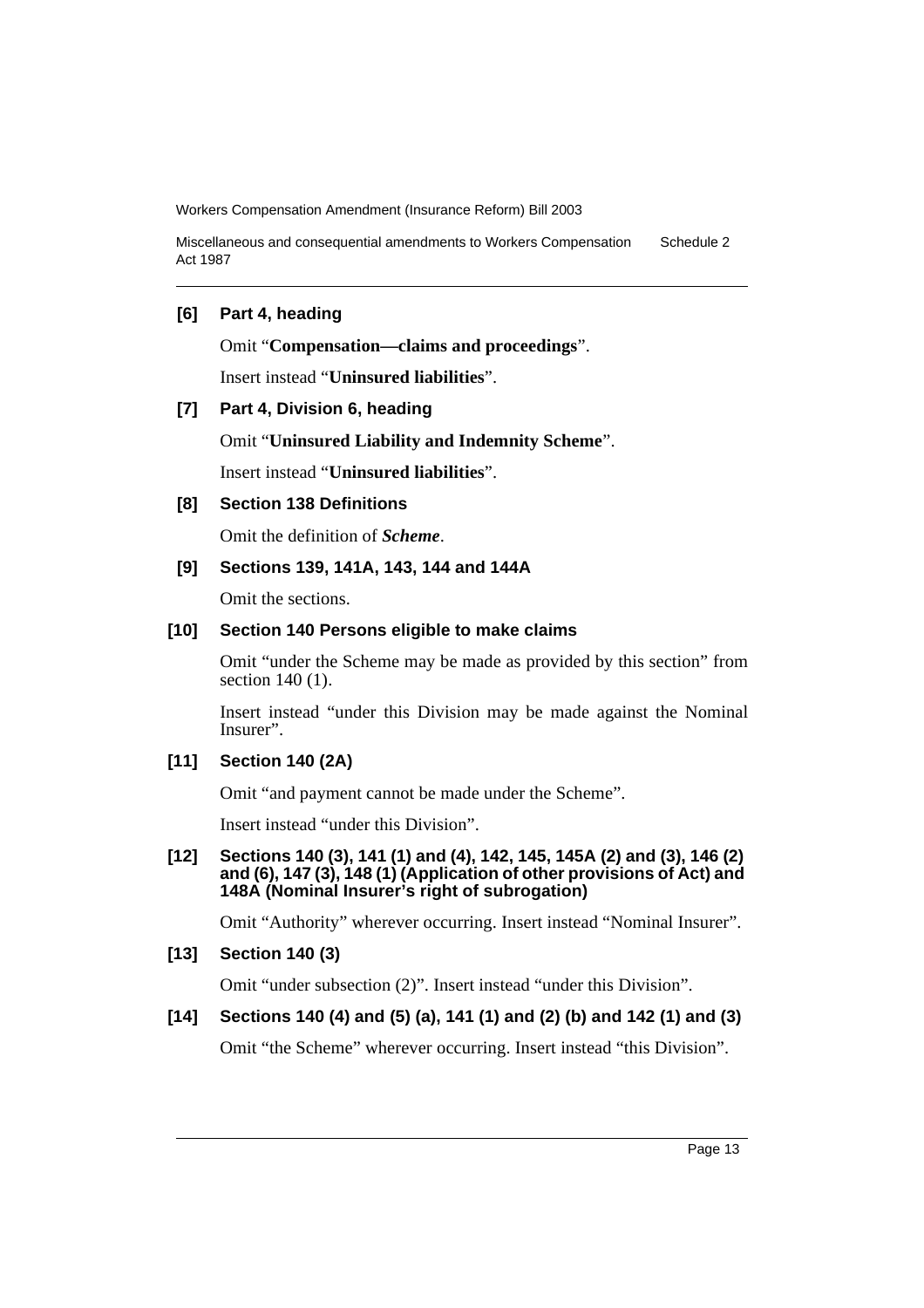Schedule 2 Miscellaneous and consequential amendments to Workers Compensation Act 1987

## **[15] Section 141 Making of claims**

Omit "Authority" from section 141 (2) where firstly and thirdly occurring.

Insert instead "Nominal Insurer".

## **[16] Sections 142 (2) (a) and 145 (1) and (2)**

Omit "WorkCover Authority Fund" wherever occurring.

Insert instead "Insurance Fund".

## **[17] Section 142 (4)**

Insert after section 142 (3):

(4) For the purposes of subsection (3), *licensed insurer* means a specialised insurer or self-insurer.

## **[18] Sections 142A and 142B**

Insert after section 142:

#### **142A Nominal Insurer becomes insurer for claims**

- (1) Subject to this section and the regulations, the provisions of this Act and the 1998 Act apply to and in respect of a claim under this Division as if the Nominal Insurer were the insurer under this Act of the relevant employer at the relevant time.
- (2) The regulations may prescribe modifications to the provisions of this Act and the 1998 Act for the purposes of their application under this section to and in respect of a claim under this Division.
- (3) A claim under this Division for work injury damages cannot be made until a claim under this Division for lump sum compensation in respect of the injury has been made and determined.

#### **142B Proceedings before Commission on claim for compensation**

(1) On an application to the Commission for a determination of a claim for compensation under this Division, or on the commencement of proceedings in a court in respect of a claim for work injury damages under this Division: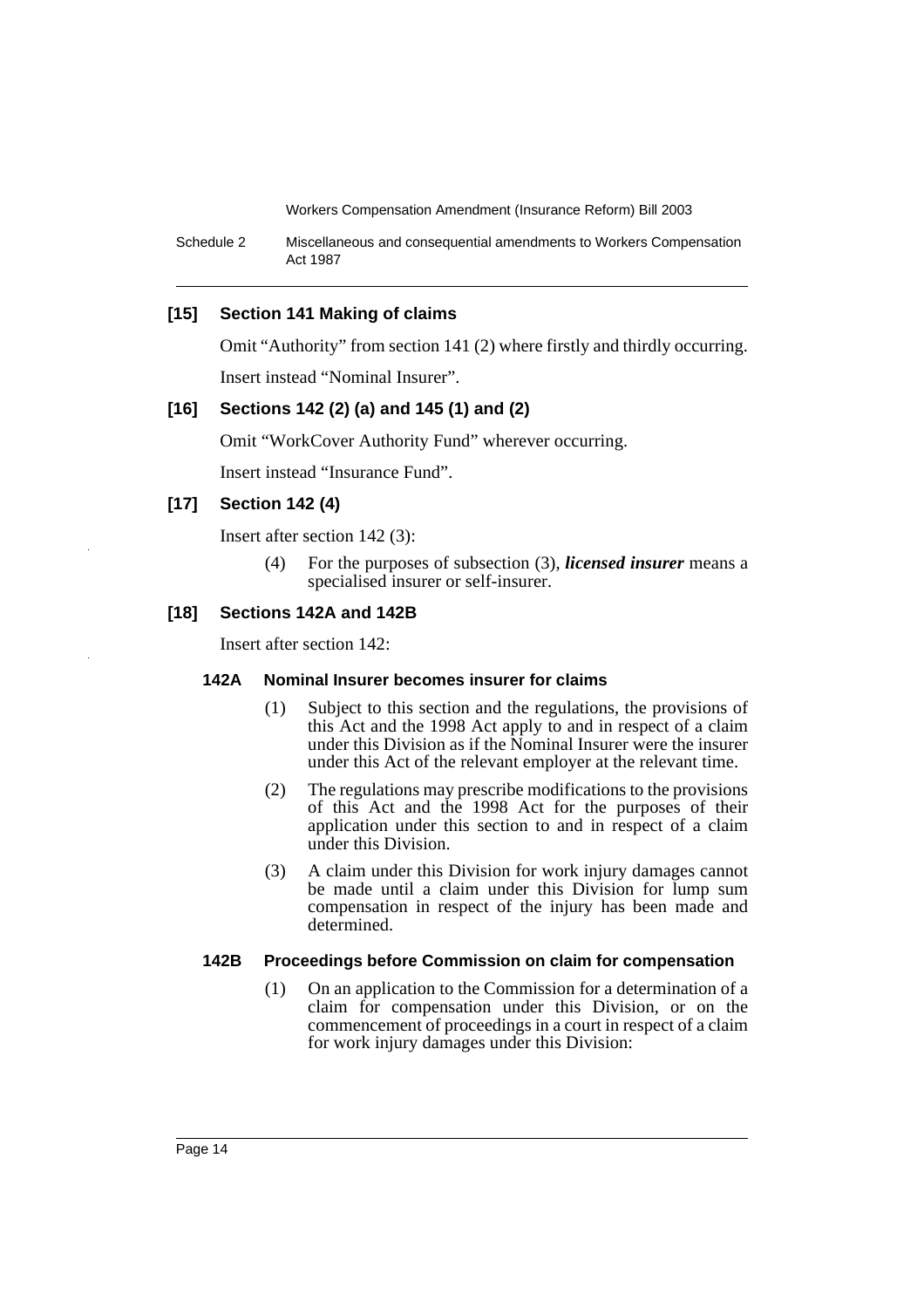Miscellaneous and consequential amendments to Workers Compensation Act 1987 Schedule 2

- (a) the applicant must name the employer by whom the applicant alleges compensation is payable and the Nominal Insurer as respondents to, or defendants in, the proceedings, and
- (b) the Nominal Insurer may, by service of a notice on any person who, in the opinion of the Nominal Insurer, may be liable to pay to the applicant compensation under this Act (or may have insured that liability), join that person as a party to the proceedings.
- (2) The Commission may make orders providing for the reimbursement of the Insurance Fund under section 145.

#### **[19] Section 145 Employer or insurer to reimburse Insurance Fund**

Omit "under the Scheme" from section 145 (1) (a).

Insert instead "by the Nominal Insurer in respect of a claim under this Division".

#### **[20] Section 145A Recovery from directors of corporations liable to reimburse Insurance Fund**

Omit section 145A (1). Insert instead:

(1) If a corporation is liable to reimburse the Insurance Fund an amount for a payment made in respect of a claim under this Division and the amount is not recoverable from the corporation, the Nominal Insurer is entitled to recover the amount from a person who was a culpable director of the corporation at the relevant time.

## **[21] Section 145A (2)**

Omit "for a payment made under the Scheme".

Insert instead "for such a payment".

#### **[22] Section 145A (4) (a)**

Omit "under the Scheme".

Insert instead "in respect of the claim under this Division".

#### **[23] Section 146 Commutation of weekly payments**

Omit section 146 (1).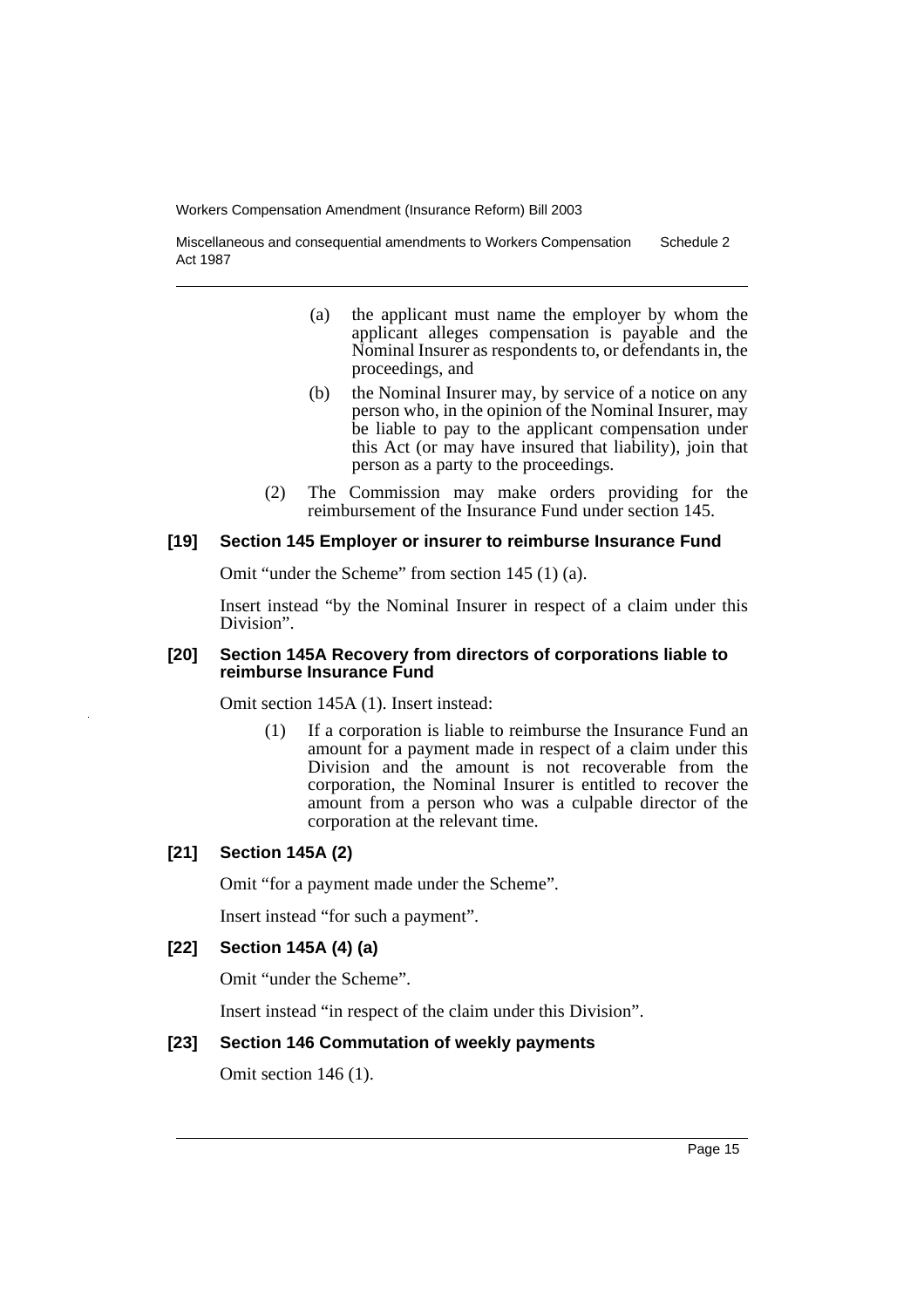Schedule 2 Miscellaneous and consequential amendments to Workers Compensation Act 1987

## **[24] Sections 146 (2), 147 (3) and 148 (1) and (2)**

Omit "under the Scheme" wherever occurring.

Insert instead "in respect of a claim under this Division".

#### **[25] Section 146 (4)**

Omit "under the Scheme".

Insert instead "that is the subject of a claim under this Division".

#### **[26] Section 147 Miscellaneous provisions**

Omit section 147 (1). Insert instead:

- (1) If an award of compensation or work injury damages is made that is the subject of a claim under this Division, the Nominal Insurer may cause to be made such inquiries as it thinks fit to determine the genuineness of the grounds on which the award is sought or was based if:
	- (a) the employer did not appear and defend the proceedings for the award of compensation or work injury damages, or
	- (b) the award of compensation or work injury damages was made before the making of the claim under this Division and was obtained in default of appearance by the employer, or by consent of the worker and the employer, or
	- (c) the Nominal Insurer thinks that any such inquiries should be made for any reason it thinks fit.

## **[27] Section 147 (4)**

Omit "the Authority" where firstly occurring.

Insert instead "the Nominal Insurer".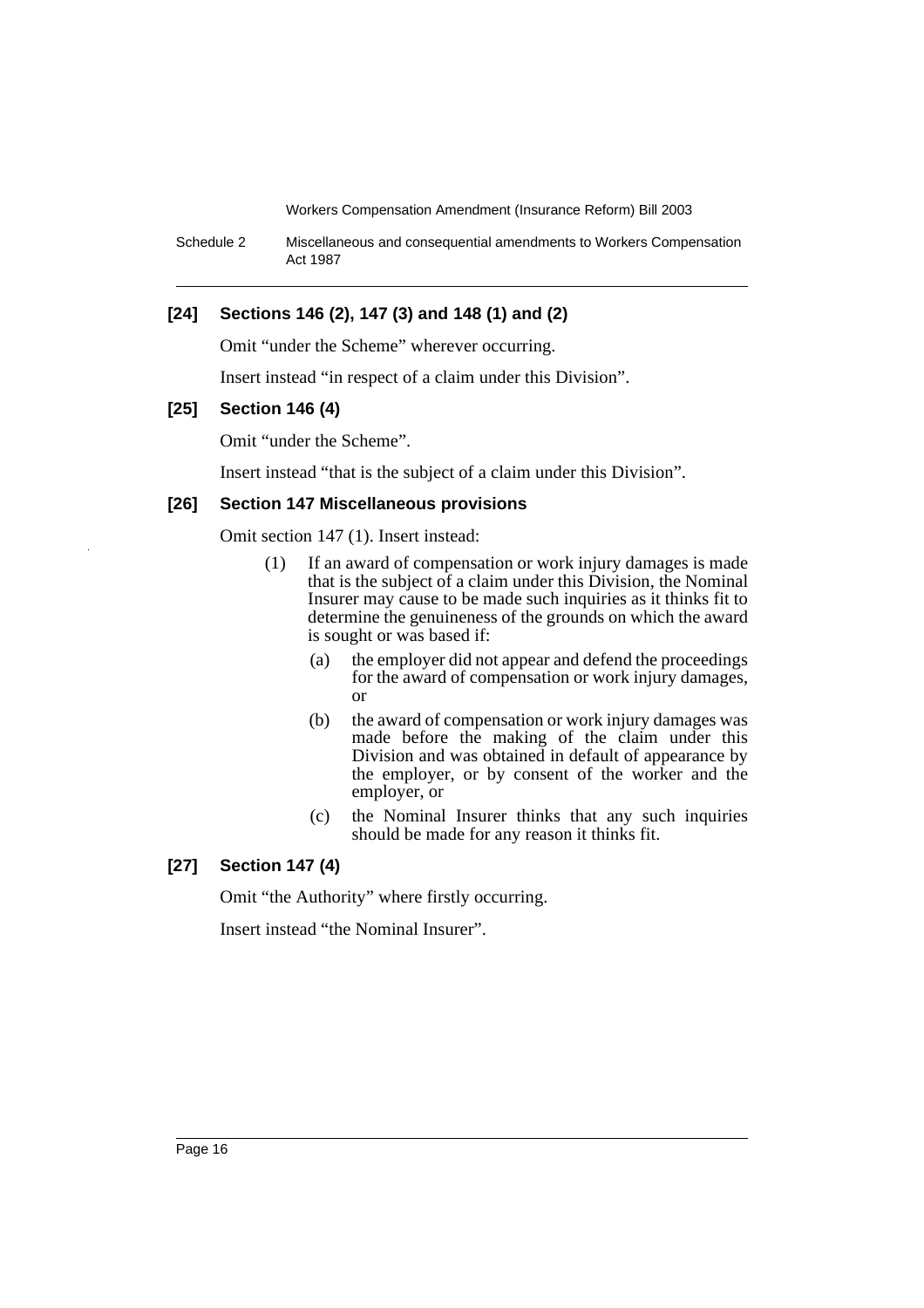Miscellaneous and consequential amendments to Workers Compensation Act 1987 Schedule 2

#### **[28] Section 151Y Funding of self-insurers, government employers etc for retrospective claims**

Omit section 151Y (3). Insert instead:

- (3) The Authority may require licensed insurers and former licensed insurers to pay into the special account such amounts as the Authority may direct by notice served on the insurers concerned.
- (3A) Amounts paid into the special account may be refunded for the purposes of making necessary adjustments.

#### **[29] Section 156A Misleading conduct by insurers and insurance intermediaries**

Insert after paragraph (a) (ii) of the definition of *insurance intermediary* in section  $1\overline{56A(1)}$ :

(iii) as an agent for the Nominal Insurer, or

#### **[30] Section 163 Register to be kept by insurers**

Omit "the Authority" from section 163 (2).

Insert instead "the Nominal Insurer".

## **[31] Section 163**

Omit "20 penalty units" from the penalty at the end of the section.

Insert instead "1,000 penalty units".

## **[32] Section 169 Premiums to be calculated in accordance with insurance premiums order**

Omit "100 penalty units" from section 169 (3).

Insert instead "1,000 penalty units".

## **[33] Section 176**

Omit the section.

#### **[34] Section 183A Imposition of civil penalty on or censure of licensed insurer or self-insurer**

Omit section 183A (4).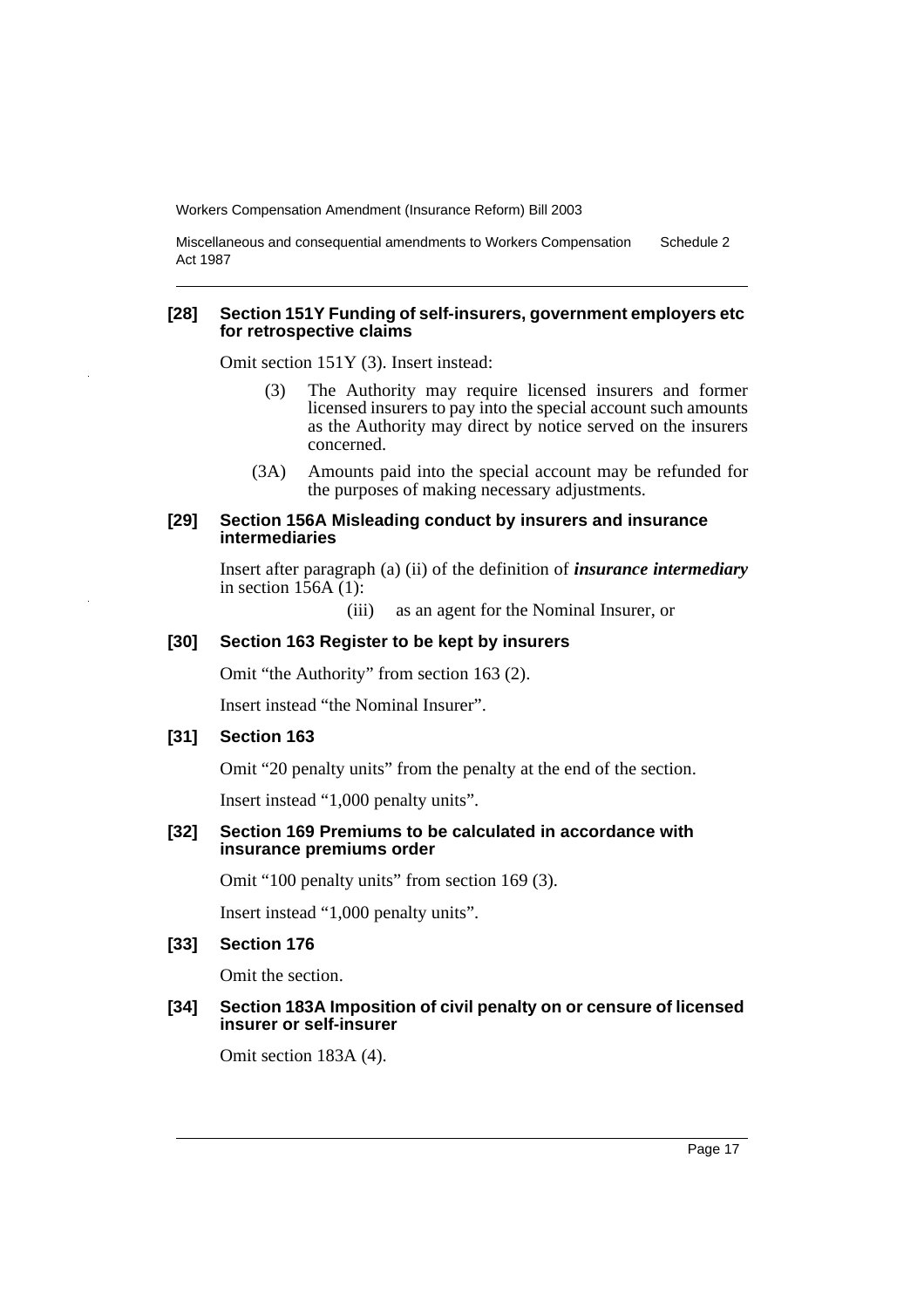Schedule 2 Miscellaneous and consequential amendments to Workers Compensation Act 1987

#### **[35] Section 184 Cancellation of policies following cancellation or suspension of insurer's licence**

Omit the definition of *prescribed day* from section 184 (1). Insert instead:

*prescribed day* means the day on which the licence of the insurer ceases to be in force.

## **[36] Section 184 (2)**

Omit "(including where a licence is cancelled under section 176)".

#### **[37] Section 185 Assignment of policies of former insurers etc**

Omit section 185 (4)–(6).

## **[38] Section 185 (9) (b)**

Omit the paragraph.

#### **[39] Section 189 Information and records as to business etc to be supplied to Authority by insurers**

Insert ", and includes a scheme agent" after "former self-insurer" in the definition of *insurer* in section 189 (1).

#### **[40] Section 190 Notification to Authority of certain defaults in relation to insurers**

Omit "or a self-insurer" from section 190 (1).

Insert instead ", a self-insurer or a scheme agent".

#### **[41] Section 192 Exclusion of insurance brokers, agents or intermediaries**

Insert before section 192 (1):

- (1A) A reference:
	- (a) in this section to a licensed insurer includes a reference to a scheme agent, and
	- (b) in subsections  $(1)$ – $(3)$  to an agent does not include a reference to a scheme agent.

## **[42] Section 192 (5)**

Omit "licensed".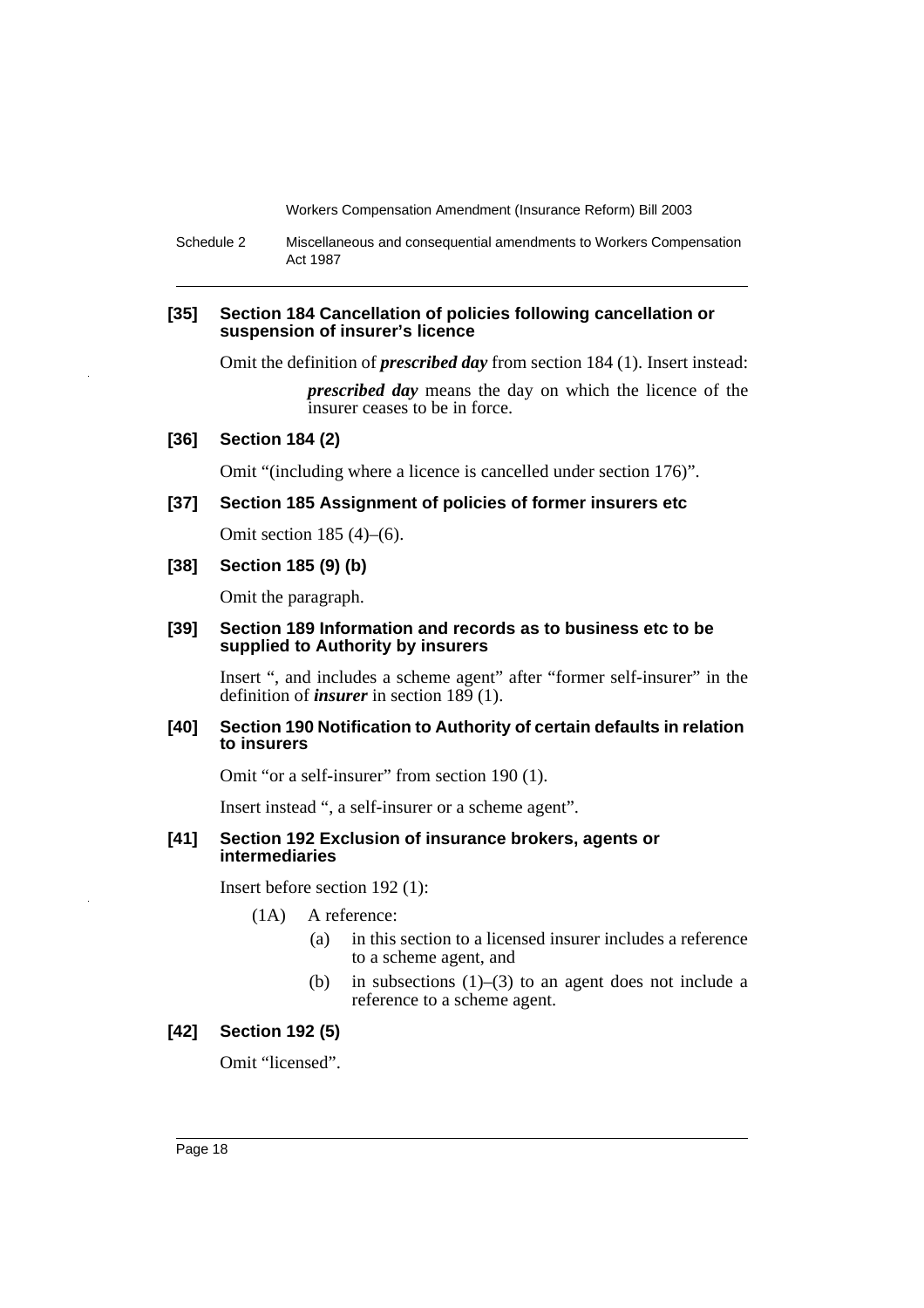Miscellaneous and consequential amendments to Workers Compensation Act 1987 Schedule 2

#### **[43] Section 192**

Omit "50 penalty units" from the penalty at the end of the section.

Insert instead "200 penalty units".

## **[44] Part 7, Division 4, heading**

Omit "**Statutory funds of licensed insurers**".

Insert instead "**Regulation of insurers and miscellaneous provisions**".

#### **[45] Section 193**

Omit the section. Insert instead:

#### **193 Definitions**

In this Division:

*accounting records* includes invoices, receipts, orders for the payment of money, bills of exchange, cheques, promissory notes, vouchers and other documents of prime entry and also includes such working papers and other documents as are necessary to explain the methods and calculations by which accounts are made up.

*insurer* means a licensed insurer or self-insurer.

## **[46] Section 194**

Insert after section 193:

#### **194 Directions to insurers with respect to claims procedures**

- (1) The Authority may give insurers (or any particular insurer or class of insurers) directions for or with respect to requiring the adoption and use by them of specified processes, procedures, strategies, policies and methods in the handling and administration of claims for compensation or work injury damages, either generally or in respect of a specified class or classes of cases.
- (2) It is a condition of an insurer's licence under this Act that the insurer must comply with a direction under this section.

## **[47] Sections 195–200, 203, 206, 207, 208A and 208B**

Omit the sections.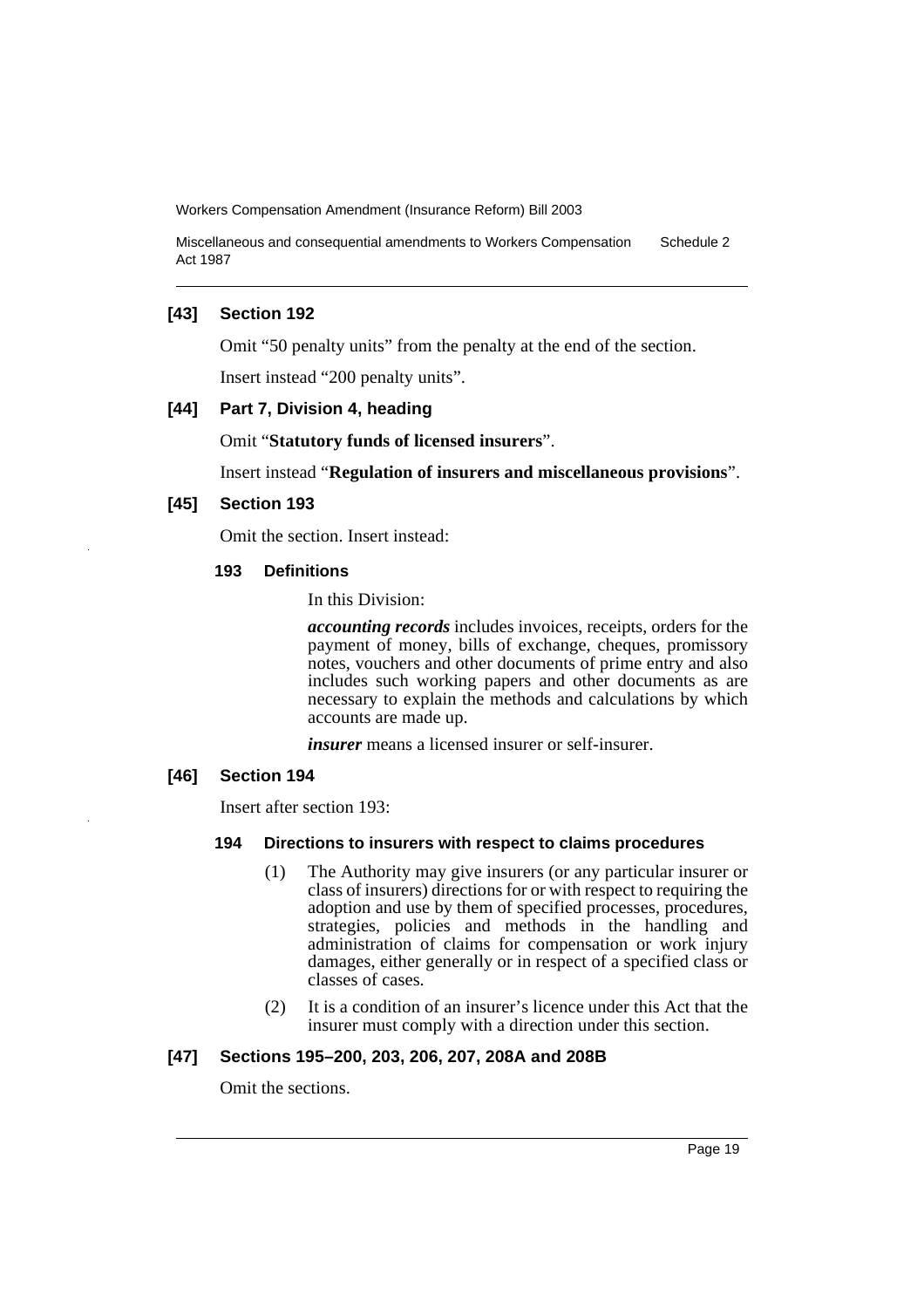Schedule 2 Miscellaneous and consequential amendments to Workers Compensation Act 1987

## **[48] Section 201 Accounts and returns**

Omit "(including records in relation to the statutory fund of the insurer)" from section  $20\tilde{1}$  (1).

## **[49] Section 201 (3)**

Omit "(including returns in relation to the statutory fund of the insurer)".

#### **[50] Section 201 (6)**

Omit the subsection.

## **[51] Section 202 Audit of accounting records of insurers**

Insert before section 202 (1):

(1AA) A reference in this section to an insurer does not include a reference to a specialised insurer or a self-insurer.

## **[52] Section 202 (1)**

Omit "(including the records in relation to the statutory fund of an insurer)".

#### **[53] Section 202 (1A) and (6)**

Omit the subsections.

## **[54] Section 202 (4)**

Insert at the end of the subsection:

Maximum penalty: 1,000 penalty units.

## **[55] Section 202A**

Insert after section 202:

## **202A Performance audits by Authority**

(1) The Authority may conduct an audit of all or any particular workers compensation activities of an insurer to determine whether the insurer is carrying out those activities effectively, economically and efficiently and in compliance with the workers compensation legislation and any relevant agency arrangement.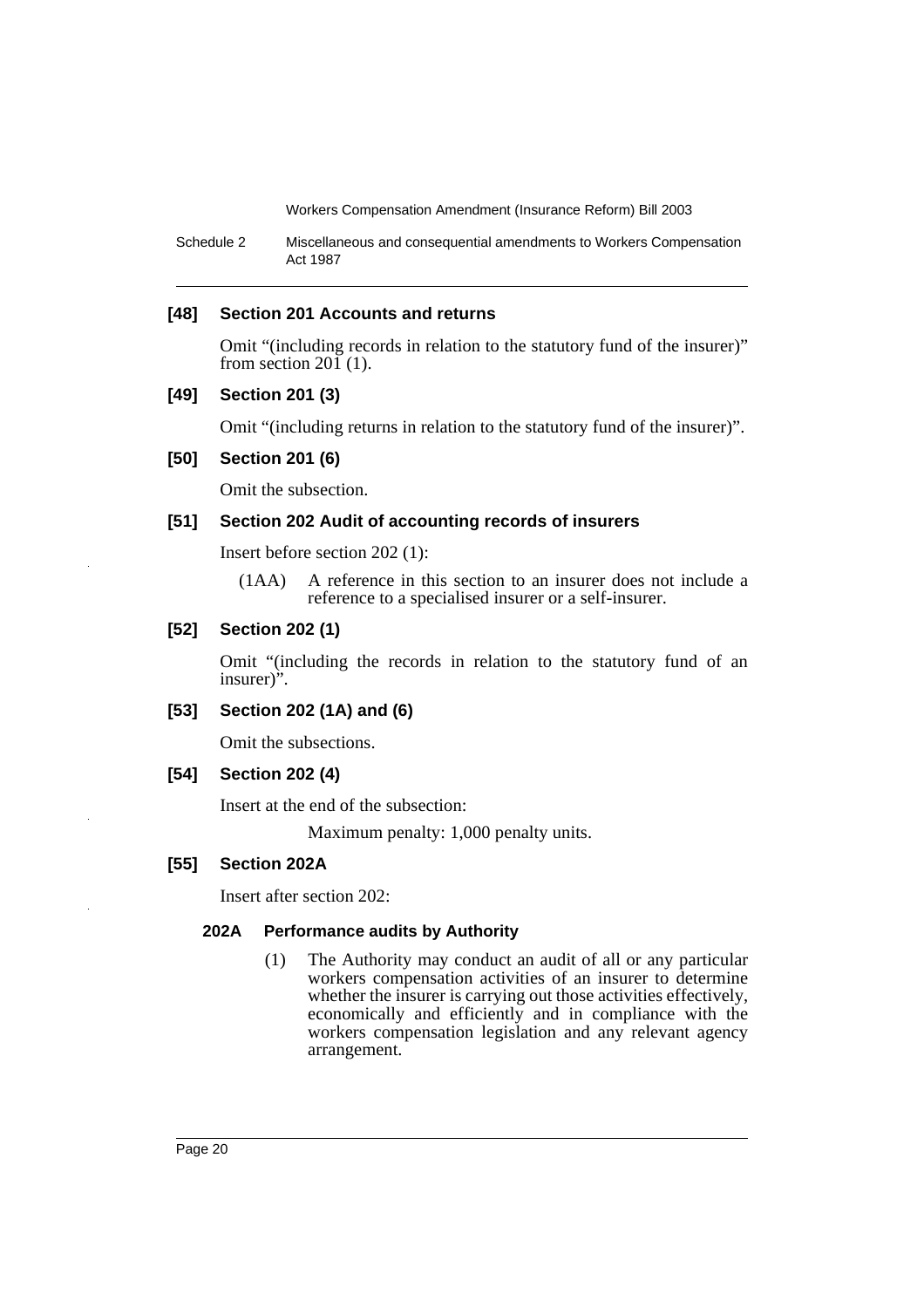Miscellaneous and consequential amendments to Workers Compensation Act 1987 Schedule 2

- (2) A single audit under this section may relate to the activities of more than one insurer.
- (3) An officer of the Authority appointed by the Authority for the purposes of this section is, for the purposes of the exercise of the Authority's functions under this section, entitled to inspect the accounting and other records of an insurer.
- (4) A person must not wilfully obstruct or delay a person exercising a function under this section.

Maximum penalty: 1,000 penalty units.

- (5) An insurer must provide all reasonable assistance to the Authority for the purpose of facilitating the exercise of functions by the Authority under this section.
- (6) The Authority may publish such reports and other information concerning an audit under this section as the Authority thinks fit.

#### **[56] Section 208 Contributions by specialised insurers to Insurance Fund**

Omit "licensed" wherever occurring. Insert instead "specialised".

#### **[57] Section 208 (1)**

Omit "Premiums Adjustment Fund". Insert instead "Insurance Fund".

#### **[58] Section 208AA Contributions by exiting employers**

Omit the definition of *managed fund insurer* from section 208AA (1).

#### **[59] Section 208AA (1), definition of "managed fund liabilities"**

Omit the definition. Insert instead:

*insured liabilities* of an exiting employer means the following outstanding liabilities of the exiting employer:

(a) any liabilities of the exiting employer under this Act in respect of workers employed by the exiting employer while insured under a policy of insurance issued by an insurer licensed or previously licensed under Division 3 of Part 7 (other than a specialised insurer),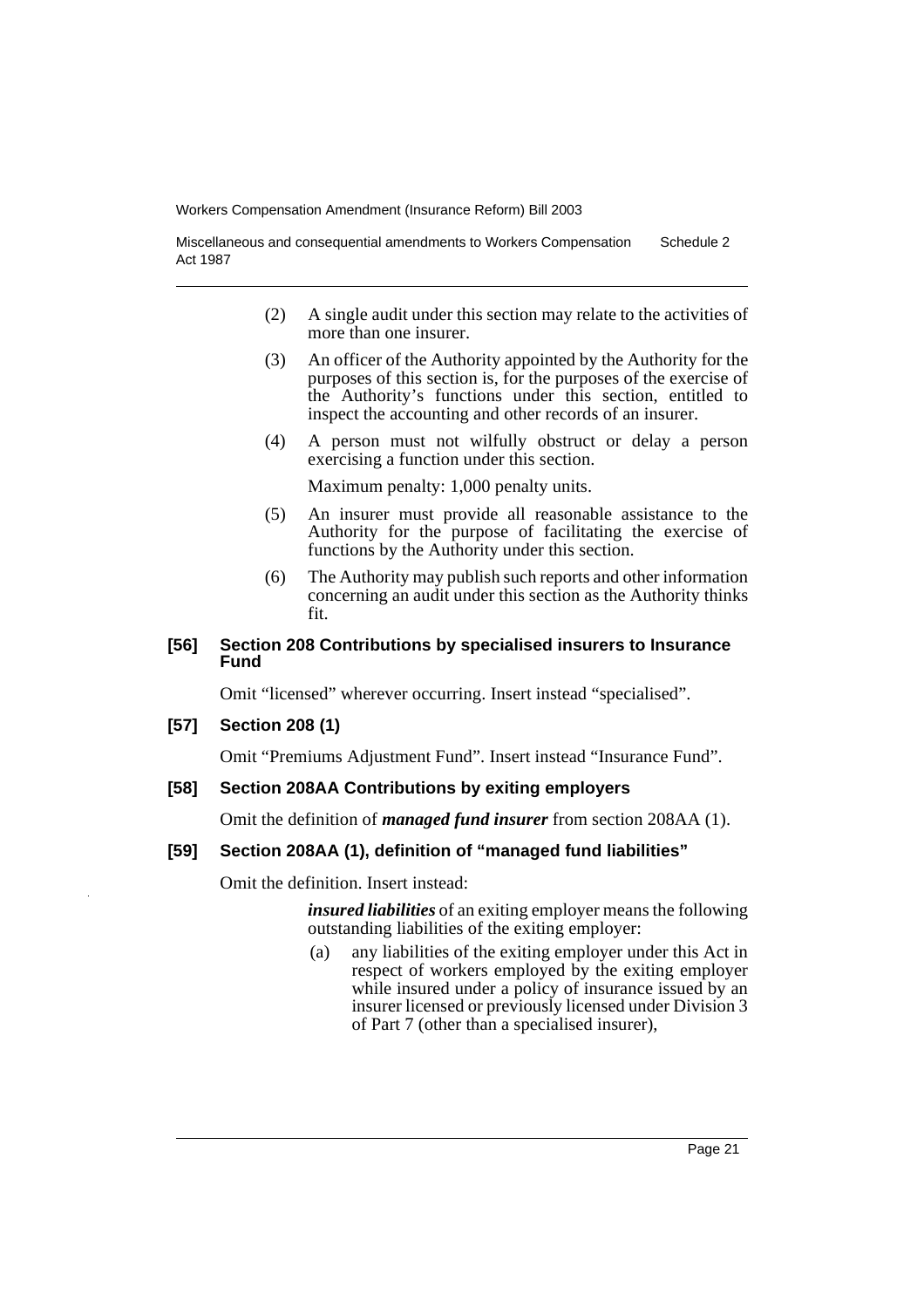Schedule 2 Miscellaneous and consequential amendments to Workers Compensation Act 1987

> (b) any liabilities of the exiting employer independently of this Act (but not including a liability for compensation in the nature of workers compensation arising under any Act or other law of another State or Territory or the Commonwealth or a liability arising under the law of another country) for injuries received by workers employed by the person while insured under a policy of insurance referred to in paragraph (a).

## **[60] Section 208AA (1), definition of "responsible insurer"**

Omit "of this Act or section 192 of the 1988 Act" from paragraph (b).

## **[61] Section 208AA (2)**

Omit the subsection. Insert instead:

(2) The object of this section is to provide for the protection of the Insurance Fund against deficiencies that may result from the insured liabilities of exiting employers.

## **[62] Section 208AA (4) (a)**

Omit "Premiums Adjustment Fund". Insert instead "Insurance Fund".

## **[63] Section 208AA (5)**

Omit "managed fund liabilities". Insert instead "insured liabilities".

## **[64] Section 208AA (6) (a)**

Omit "or under section 174 of the 1998 Act".

## **[65] Section 208AA (6) (e)**

Omit "this clause". Insert instead "this section".

## **[66] Part 7, Division 6**

Omit the Division.

## **[67] Section 224C Insurance Fund may be applied to meet claims etc of defaulting insurers**

Omit "Premiums Adjustment Fund" and "Authority" wherever occurring. Insert instead "Insurance Fund" and "Nominal Insurer" respectively.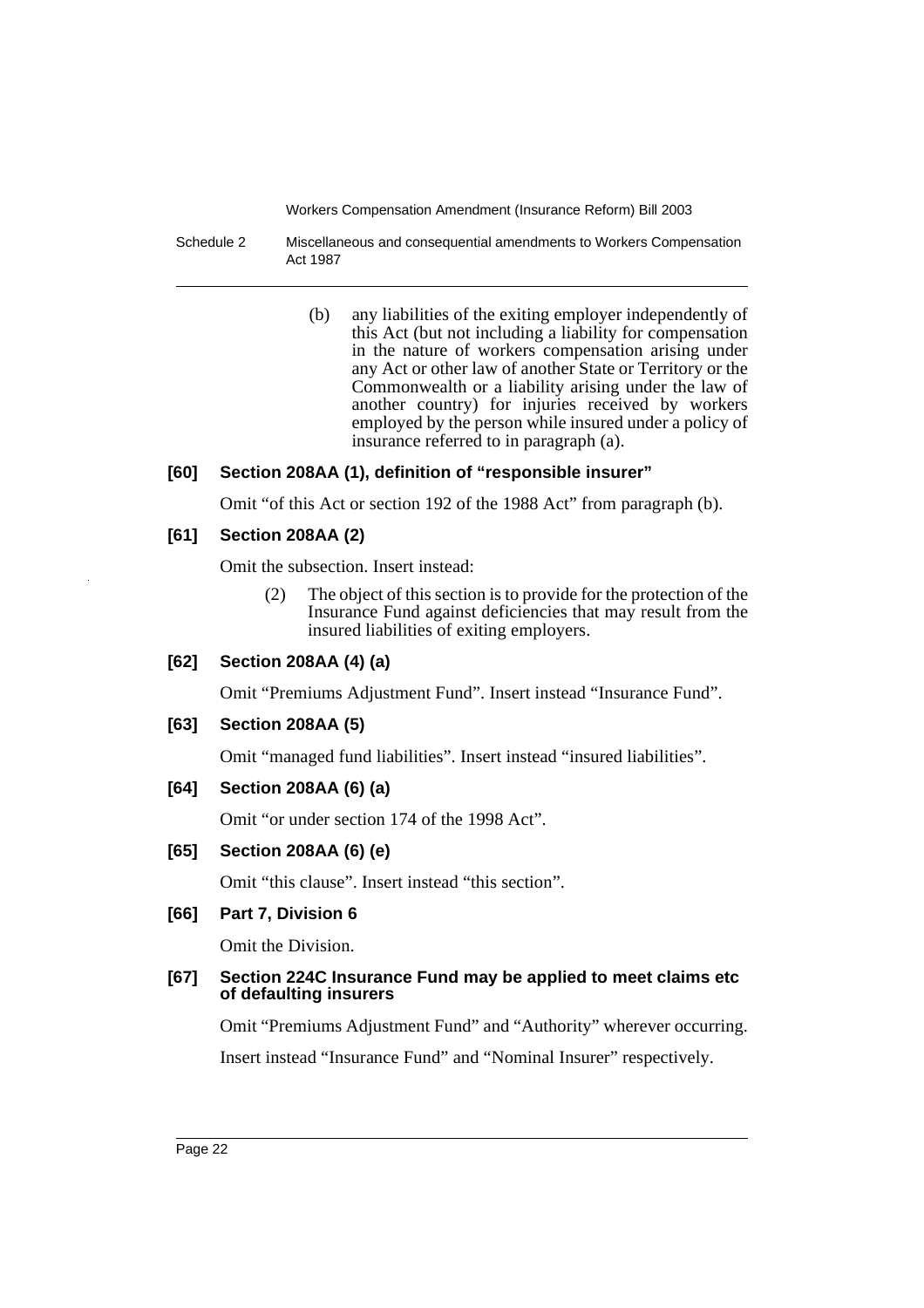Miscellaneous and consequential amendments to Workers Compensation Act 1987 Schedule 2

## **[68] Sections 224D, 224E, 224F and 233**

Omit the sections.

## **[69] Sections 227 (2) (a1) and 228 (2C)**

Omit "Premiums Adjustment Fund" wherever occurring.

Insert instead "Insurance Fund".

#### **[70] Section 227 (2) (c)**

Omit "(other than an amount required by section 222 (Repayments to the Contribution Fund) to be paid into the Contribution Fund)".

## **[71] Section 227 (2) (d)**

Omit the paragraph.

## **[72] Schedule 6 Savings, transitional and other provisions**

Insert after Part 19:

## **Part 19A Provisions consequent on enactment of Workers Compensation Amendment (Insurance Reform) Act 2003**

#### **1 Definitions**

In this Part:

*amending Act* means the *Workers Compensation Amendment (Insurance Reform) Act 2003*.

*managed fund insurer* means an insurer who is a licensed insurer (other than a specialised insurer) immediately before the commencement of this Part.

*relevant date*, in relation to a managed fund insurer, means the date appointed by the Authority by order published in the Gazette as the relevant date for the insurer for the purposes of this Part.

*statutory fund* means a statutory fund maintained by a managed fund insurer immediately before the relevant date for the insurer.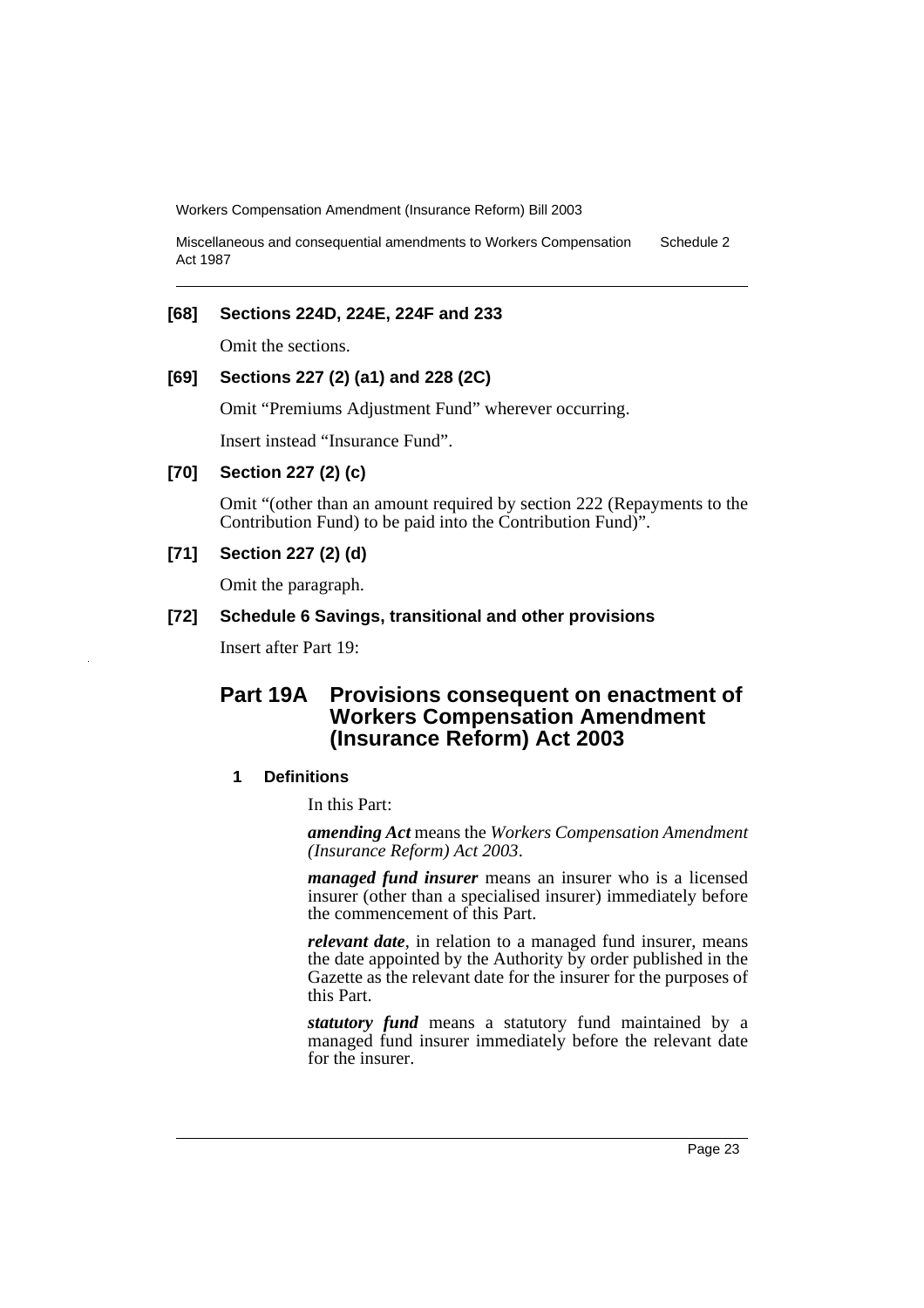Schedule 2 Miscellaneous and consequential amendments to Workers Compensation Act 1987

#### **2 Licensing of insurers**

On and from the commencement of this Part, a licence may only be granted under Division 3 of Part 7 of this Act if it is endorsed with a specialised insurer endorsement.

#### **3 General transitional arrangements in relation to managed fund insurers**

- (1) On and from the relevant date for a managed fund insurer, the following provisions have effect:
	- (a) the managed fund insurer cannot issue a policy of insurance for the purposes of this Act,
	- (b) the Nominal Insurer becomes the insurer under every policy of insurance issued by the managed fund insurer before that date as if the Nominal Insurer had issued the policy instead of the licensed insurer,
	- (c) anything done or omitted to be done by the managed fund insurer before that date in respect of such a policy of insurance or any claim or liability under the policy is taken to have been done by the managed fund insurer as agent for the Nominal Insurer,
	- (d) a reference to a managed fund insurer in any contract that is of a class prescribed by regulations is, to the extent necessary to give effect to the other provisions of this subclause and subject to the regulations, taken to be a reference to the Nominal Insurer,
	- (e) any liability of a managed fund insurer as insurer under such a policy of insurance existing immediately before that date is taken to be a liability of the Nominal Insurer as insurer under that policy,
	- (f) any claim or proceeding against the managed fund insurer in respect of such a policy of insurance or any claim or liability under the policy is taken to be a claim or proceeding against the Nominal Insurer,
	- (g) the managed fund insurer may (except as otherwise provided by the regulations or as directed by the Nominal Insurer) continue to act as agent for the Nominal Insurer.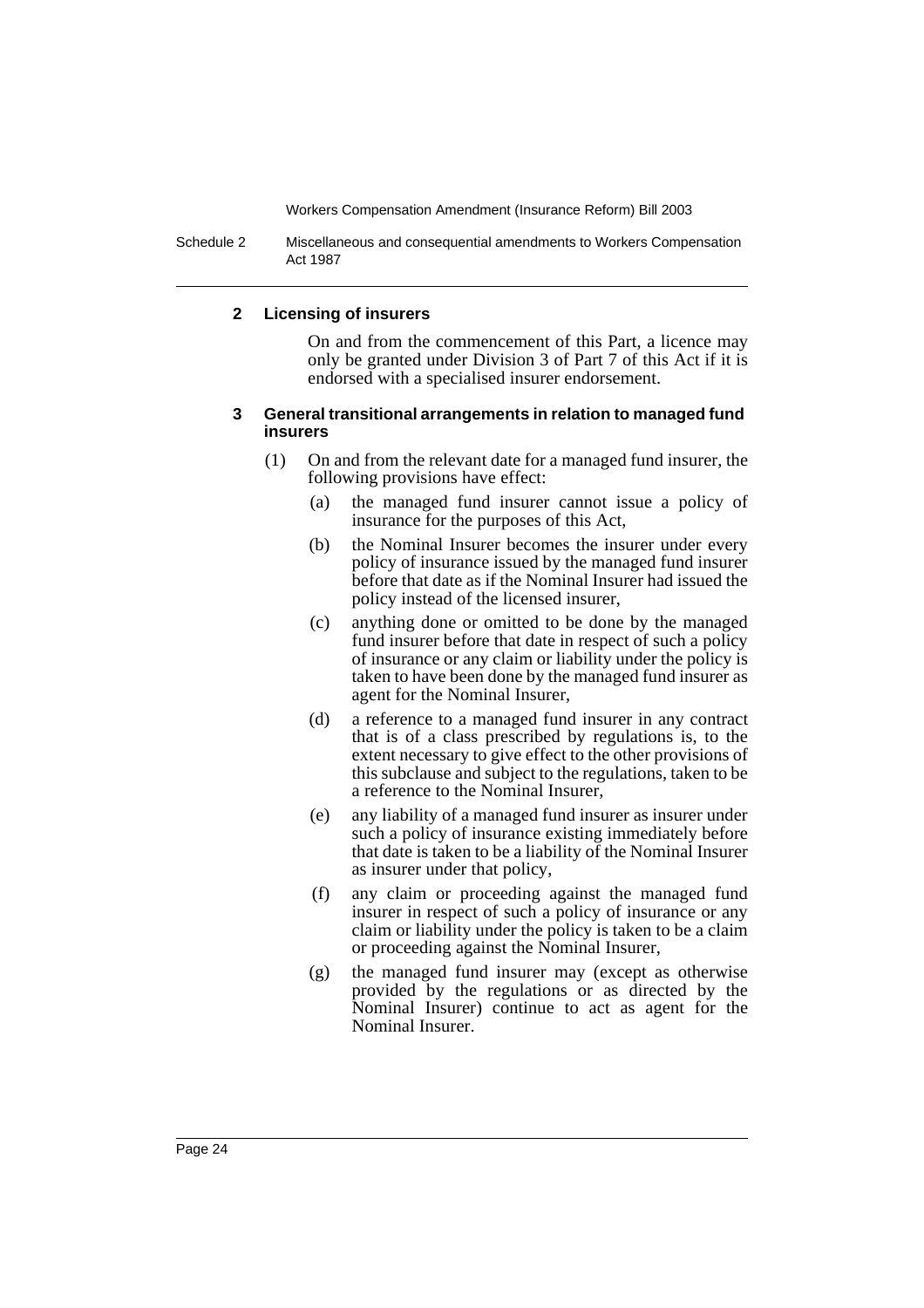Miscellaneous and consequential amendments to Workers Compensation Act 1987 Schedule 2

- (2) The regulations may make provision for the arrangements that are to apply in relation to a managed fund insurer who acts as agent for the Nominal Insurer under subclause  $(1)$   $(g)$ .
- (3) Nothing in subclause (1) or (2) gives rise to any entitlement on the part of a managed fund insurer to be appointed as a scheme agent.
- (4) Nothing in subclause (1) affects the liability of a managed fund insurer (or of a director of a company that is a managed fund insurer) for any breach of duty as a trustee arising under this Act or any other Act or law whether before or after the commencement of this Part.

## **4 Closure of statutory funds**

- (1) On the relevant date for a managed fund insurer, the statutory fund of the managed fund insurer is closed and the assets and liabilities of that fund are transferred to, and become the assets and liabilities of, the Insurance Fund.
- (2) Any amount payable to the statutory fund of a managed fund insurer before the relevant date for the insurer that is unpaid on that date becomes payable on that date to the Insurance Fund.

## **5 Certain repealed provisions continue to have effect until relevant date**

The provisions repealed by Schedule 2 [47] to the amending Act continue to have effect, despite their repeal, in relation to a managed fund insurer until the relevant date for the insurer.

## **6 Cancellation of licence of managed fund insurer**

- (1) On the relevant date for a managed fund insurer, the licence of the managed fund insurer under Division 3 of Part 7 of this Act is cancelled.
- (2) No compensation (including compensation for loss of business or any goodwill associated with a business) is payable in respect of the cancellation of such a licence.
- (3) The cancellation of the licence of a managed fund insurer does not in itself give rise to any right of action against the managed fund insurer, the Authority, the Nominal Insurer or a scheme agent.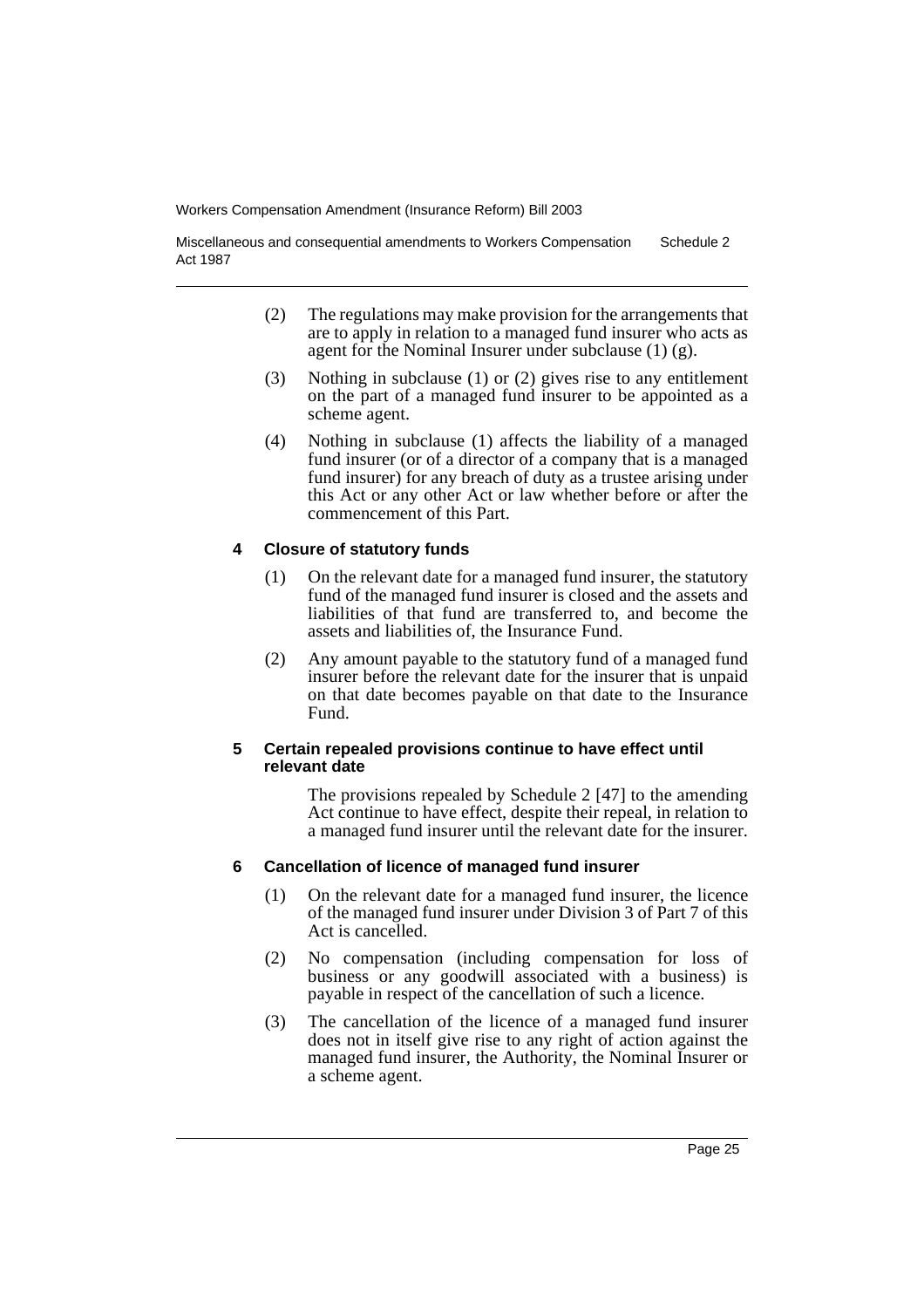Schedule 2 Miscellaneous and consequential amendments to Workers Compensation Act 1987

> (4) A managed fund insurer has no entitlement to appointment as a scheme agent and is not entitled to any compensation as a result of not being appointed as a scheme agent.

#### **7 Insurance records of managed fund insurers**

- (1) On the relevant date for a managed fund insurer, all insurance records of the managed fund insurer become the property of the Nominal Insurer.
- (2) If an insurance record is in such a form that information can only be produced or made available from it by means of the use of particular equipment or information technology (such as computer software), the managed fund insurer must, after the relevant date, take such action as may be necessary to ensure that the information remains able to be produced or made available to the Nominal Insurer.
- (3) The regulations may:
	- (a) make provision for or with respect to the requirements of managed fund insurers in relation to the insurance records of the insurer, and
	- (b) create offences punishable by a penalty not exceeding 200 penalty units for contravention of any such requirement.
- (4) In this clause:

*insurance records* of a managed fund insurer means all records that are the property of the insurer and that relate to policies of insurance issued by the insurer or to any claim, judgment or award made in respect of any such policies.

## **8 Existing agreements under section 208AA**

An agreement entered into under section 208AA and in force immediately before the commencement of Schedule 2 [58] to the amending Act is taken to be an agreement entered into under that section as amended by the amending Act.

## **9 Premiums Adjustment Fund**

On the repeal of section 203 by Schedule 2 [47] to the amending Act, the assets and liabilities of the Premiums Adjustment Fund become assets and liabilities of the Insurance Fund.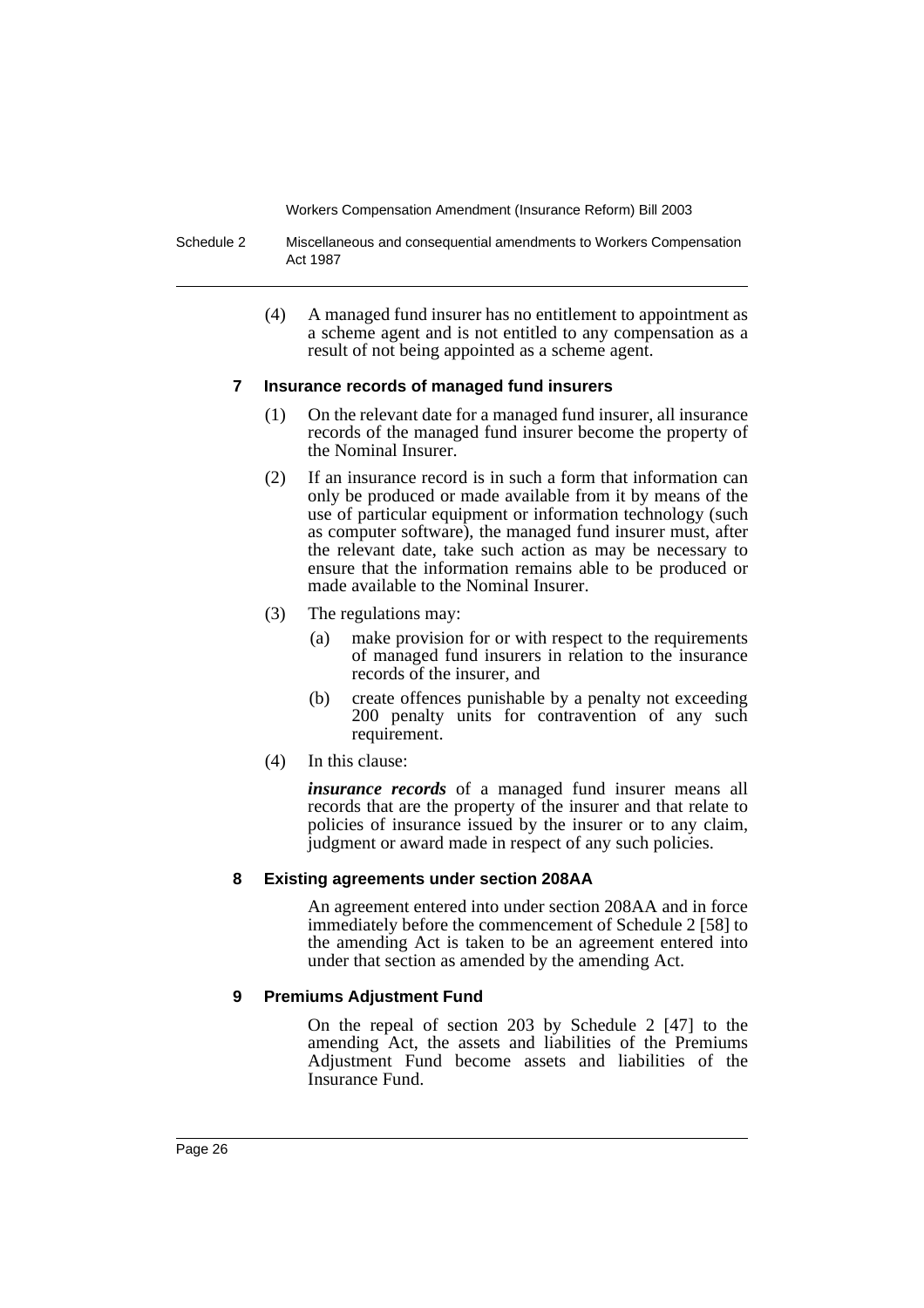Miscellaneous and consequential amendments to Workers Compensation Act 1987 Schedule 2

#### **10 Insurers' Contribution Fund**

- (1) On the repeal of section 218 by Schedule 2 [66] to the amending Act, the assets and liabilities of the Insurers' Contribution Fund become assets and liabilities of the Insurance Fund.
- (2) Any entitlement to payment from the Insurers' Contribution Fund immediately before the repeal of section 218 becomes an entitlement to payment from the Insurance Fund.

#### **11 Pending claims etc under ULIS**

Without limiting clause 1 of Part 20 of this Schedule, the regulations may make provision for or with respect to the following:

- (a) the manner in which claims made under Division 6 of Part 4 and pending on the commencement of Schedule 2 [8] to the amending Act are to be dealt with,
- (b) the transfer to the Nominal Insurer and the Insurance Fund of the assets, rights and liabilities of the Authority and the WorkCover Authority Fund in relation to claims made under Division  $\ddot{6}$  of Part 4 before that commencement,
- (c) any other matter that is consequential on the amendments made to Division 6 of Part 4 by the amending Act.

#### **[73] Schedule 6, Part 20 Savings and transitional regulations**

Insert at the end of clause 1 (1):

*Workers Compensation Amendment (Insurance Reform) Act 2003*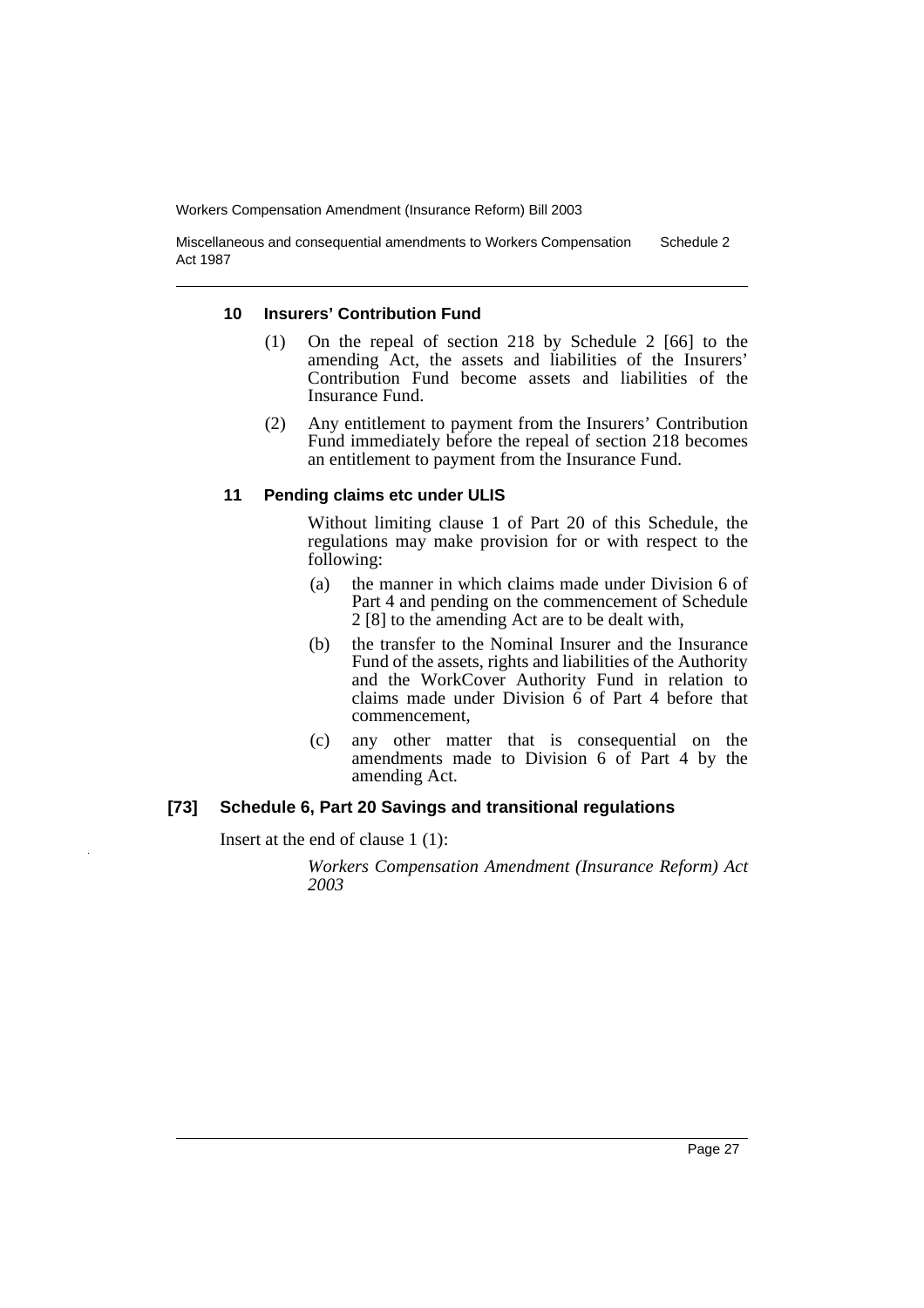## **Schedule 3 Amendment of other Acts**

(Section 4)

## **3.1 Freedom of Information Act 1989 No 5**

#### **Schedule 2 Exempt bodies and offices**

Insert at the end of the Schedule:

The Workers Compensation Nominal Insurer established under the *Workers Compensation Act 1987*—functions relating to the issuing of policies of insurance to employers and the calculation of premiums (but only in relation to individual employers), the management of specific claims and to asset and funds management and investment.

## **3.2 Public Finance and Audit Act 1983 No 152**

#### **Section 63F**

Insert after section 63E:

#### **63F Status of Workers Compensation Insurance Fund**

The Workers Compensation Insurance Fund established under the *Workers Compensation Act 1987* is not part of (and the assets and liabilities of that Fund are not part of):

- (a) the Total State Sector for the purposes of the preparation of the Total State Sector Accounts under this Act, or
- (b) the general government sector for the purposes of this Act or the *General Government Debt Elimination Act 1995*.

## **3.3 State Records Act 1998 No 17**

#### **Section 3 Definitions**

Insert at the end of the definition of *public office* in section 3 (1) before the note to that definition:

> but does not include the Workers Compensation Nominal Insurer established under the *Workers Compensation Act 1987*.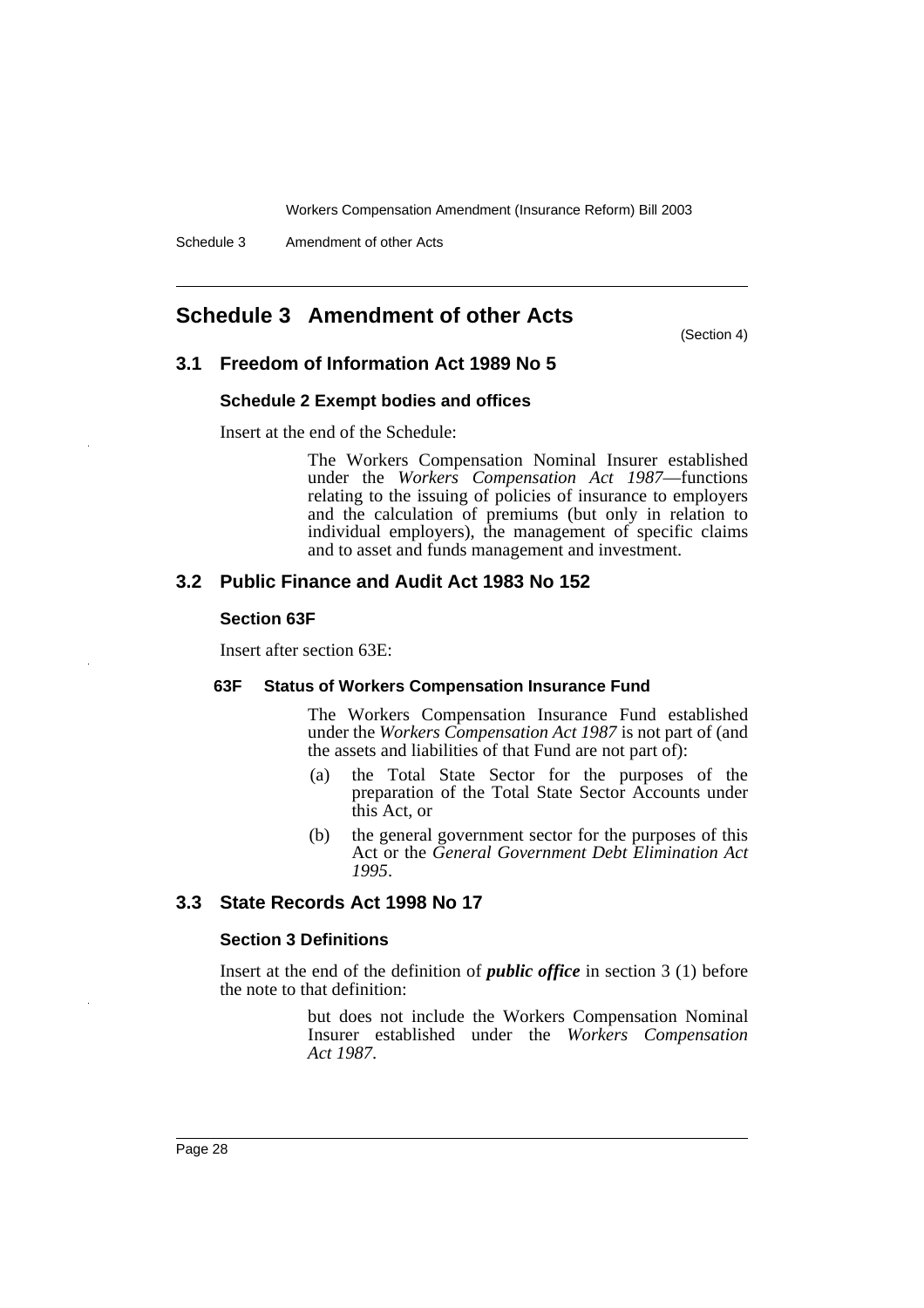Amendment of other Acts **Schedule 3** and the 3 set of the 3 set of the 3 set of the 3 set of the 3 set of the 3 set of the 3 set of the 3 set of the 3 set of the 3 set of the 3 set of the 3 set of the 3 set of the 3 set of

## **3.4 Workplace Injury Management and Workers Compensation Act 1998 No 86**

### **[1] Section 4 Definitions**

Omit the definition of *Uninsured Liability and Indemnity Scheme* from section  $4(1)$ .

## **[2] Section 23A**

Insert after section 23:

## **23A Nominal Insurer functions of Authority**

- (1) The Authority has such additional functions as may be necessary or convenient for enabling the Authority to act for the Nominal Insurer and to ensure that the Nominal Insurer's functions are able to be exercised without restriction by any of the Authority's other functions.
- (2) When acting for the Nominal Insurer, the Authority has and may exercise all the functions of the Nominal Insurer and is not limited by any of the Authority's other functions.
- (3) When acting for the Nominal Insurer, the Authority must exercise its functions so as to ensure the efficient exercise of the functions of the Nominal Insurer and the proper collection of premiums for policies of insurance and the payment of claims in accordance with this Act and the 1987 Act.

#### **[3] Section 55A**

Insert after section 55:

#### **55A Compliance by scheme agents**

A scheme agent must comply with the requirements of this Chapter.

Maximum penalty: 1,000 penalty units.

**Note.** Section 154M (2) of the 1987 Act provides that certain provisions of this Act (including certain provisions of this Chapter) extend to scheme agents acting on behalf of the Nominal Insurer.

## **[4] Sections 97 (5) (c) and 108 (2) (c)**

Omit "Uninsured Liability and Indemnity Scheme" wherever occurring.

Insert instead "Insurance Fund".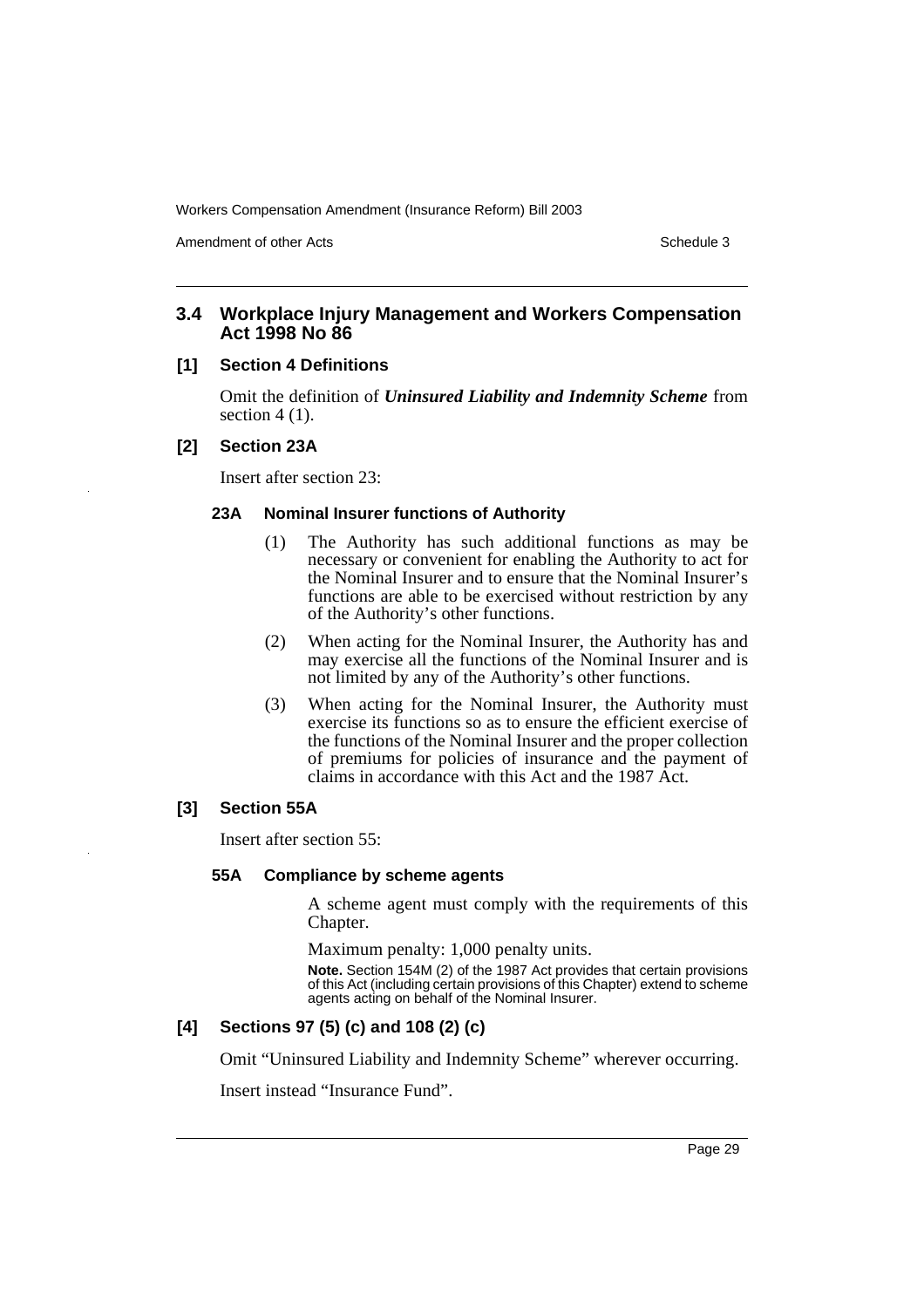Schedule 3 Amendment of other Acts

#### **[5] Section 108 Interim awards**

Omit "the Uninsured Liability and Indemnity Scheme" from section 108 (2) (a) wherever occurring.

Insert instead "Division 6 of Part 4 of the 1987 Act".

#### **[6] Section 238 Powers of entry and inspection by officers of Authority**

Insert "or the Nominal Insurer" after "by the Authority" in the definition of *authorised officer* in section 238 (1).

#### **[7] Section 238 (1)**

Insert "and (without limiting section 154M (2) of the 1987 Act) includes any scheme agent" after "insurance business" in the definition of *insurer*.

#### **[8] Section 238AA Power to obtain information, documents and evidence**

Insert "or the Nominal Insurer" after "by the Authority" in section 238AA (7).

#### **[9] Section 239 Authority may obtain documents from court registry or Registrar**

Insert after section 239 (4):

(5) In this section, a reference to the Authority is taken to include a reference to the Nominal Insurer.

## **[10] Section 243 Disclosure of information**

Insert after section 243 (3):

(4) In this section, a reference to the Authority is taken to include a reference to the Nominal Insurer.

#### **[11] Section 243A**

Insert after section 243:

### **243A Information gathering and use by Authority and Nominal Insurer**

- (1) The Authority and the Nominal Insurer may collect, analyse, use and disclose data, statistics and other information relating to any of the following:
	- (a) claims for compensation and work injury damages,